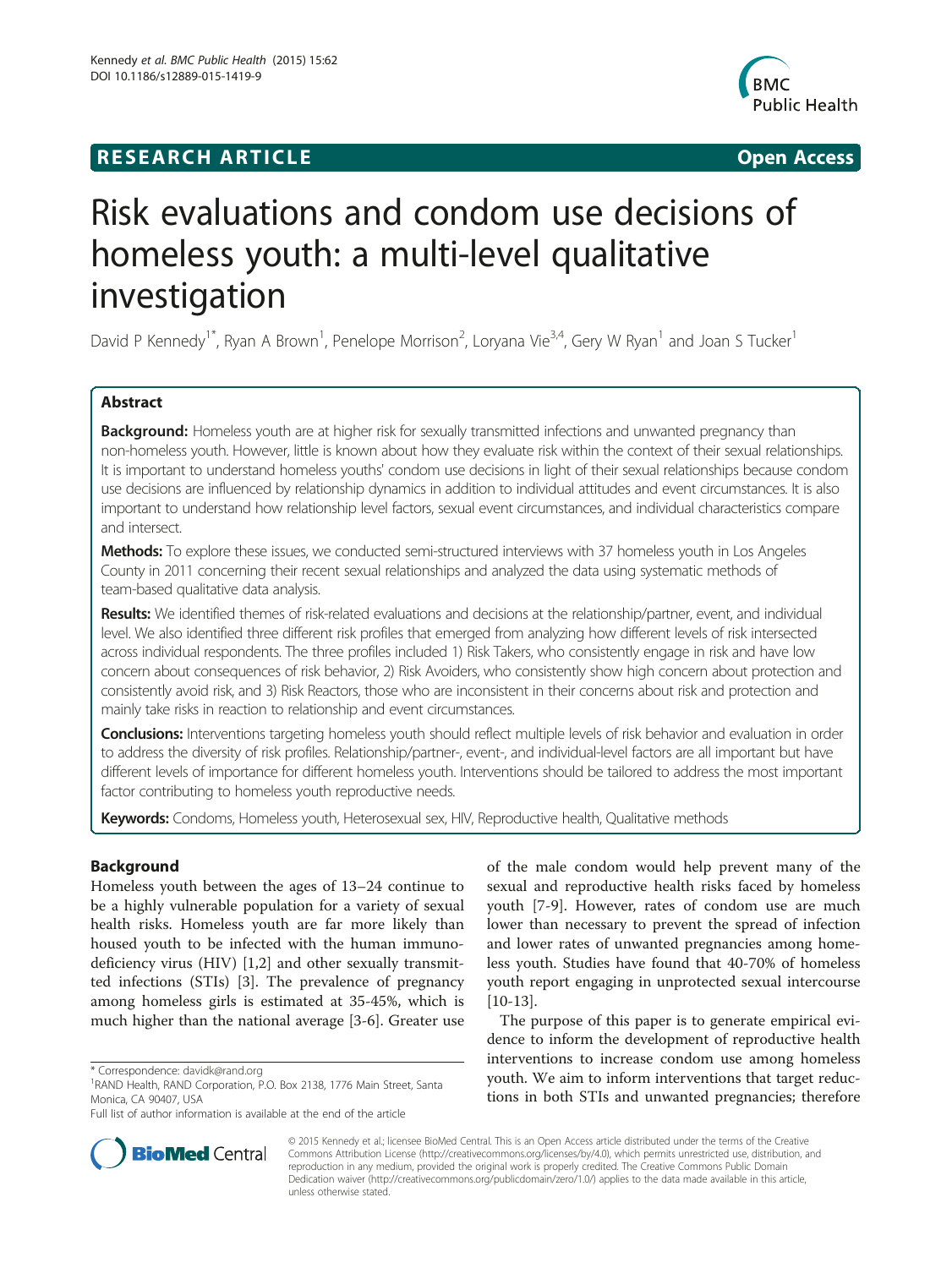<span id="page-1-0"></span>we focus on homeless youth who engage in heterosexual sex. The theoretical framework guiding our data collection and analysis is the social ecological model of development in which human behavior is the result of individual characteristics as well as multiple, nested environmental contextual forces [\[14\]](#page-18-0). As a guiding theoretical framework for informing intervention development, an ecological approach acknowledges that: 1) understanding and intervening in health behavior requires a focus on multiple environments (e.g., social, cultural, organizational, physical) in which individual behaviors are nested; and 2) interventions should focus on specific behaviors and address the multiple levels of influence on these behaviors [\[15](#page-19-0)]. Our theoretical approach also recognizes that understanding and intervening on condom use requires an emphasis on the dyadic context of sexual behavior because condom use inherently involves the behaviors and interactions between two people (i.e. are dyadic and relational) [\[16](#page-19-0)]. Beyond merely recognizing the relationship context of particular unprotected sex

events, our approach recognizes that individuals have multiple relationships and, therefore, dyadic influences on unprotected sex are nested within individual-level factors. Also, individual unprotected sex events are themselves nested within the dyadic context. This is because the characteristics of relationships change over time, and factors such as evaluation of risk and dynamics between partners change over time, which impact decisions about protection during specific sexual events. In addition, attention to factors associated with specific events recognizes that circumstances of sexual events can at times outweigh individual or dyadic level factors.

Figure 1 illustrates how these nested factors interact in four hypothetical examples. The four examples depict hypothetical combinations of individual, relationship/partner, and event circumstance levels of influence on condom use or non-use. The first example depicts an individual who has low concern about STIs/pregnancy and does not use condoms regardless of partner type or event circumstance. In contrast, the second example depicts an individual with a

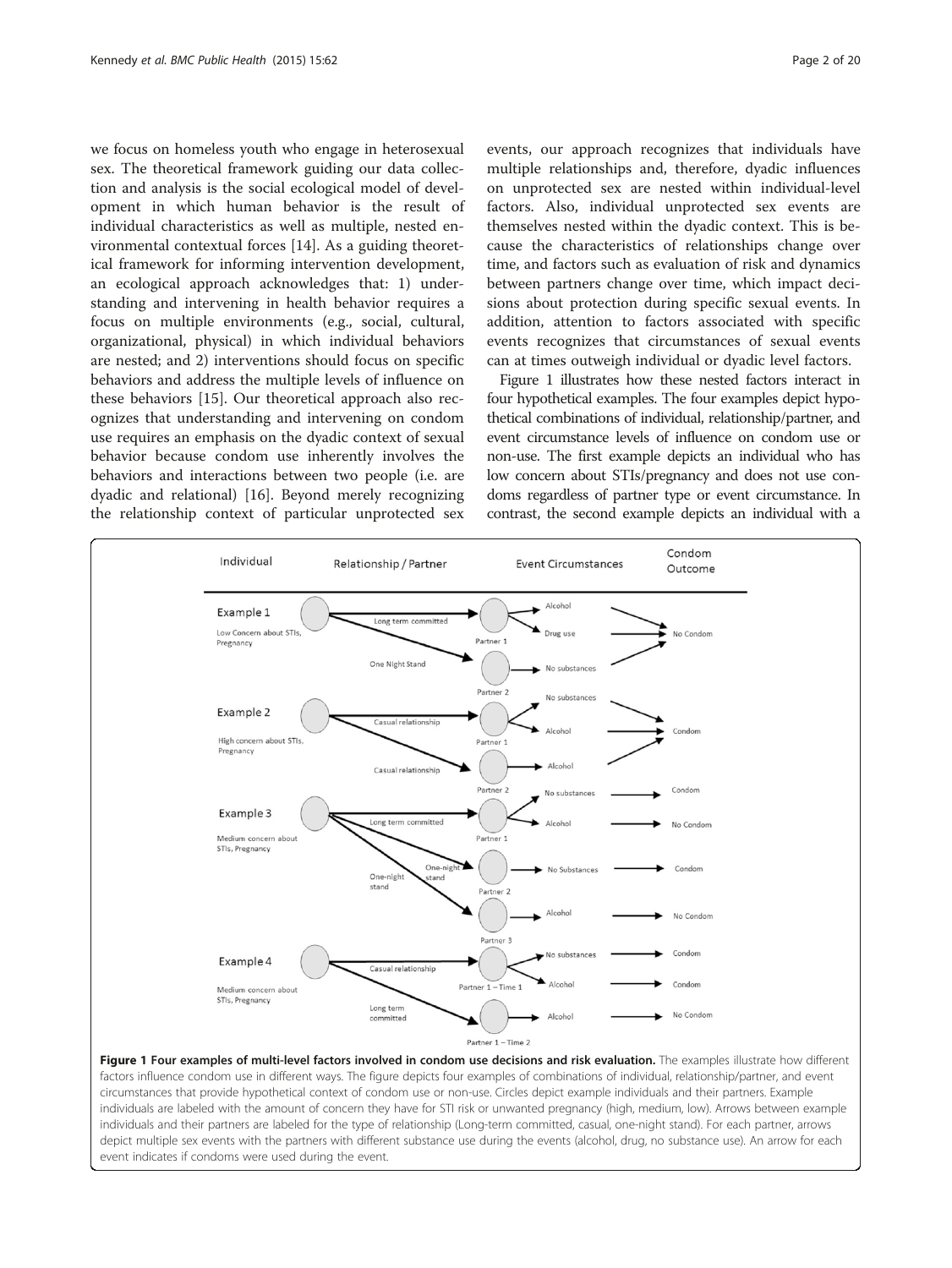high level of concern about STIs/pregnancy who always uses condoms regardless of partner type and event circumstances. The third and fourth examples depict individuals with moderate concern about STIs/pregnancy and use condoms depending on relationship and event circumstances. The third individual engages in condom use with different types of partners except when drinking alcohol. The fourth example depicts an individual with one partner at two stages of their relationship, where condom use ceases as the relationship transitions from casual to committed. Together, these hypothetical cases depict the complicated intersections of nested factors that may intersect in different ways to influence condom use decisions. Developing interventions to help homeless youth lower their risk of STIs and unwanted pregnancies requires an understanding of how their lives trigger different risk factors that lead to different pathways of risk and protective behaviors.

#### Existing condom use interventions for homeless youth

According to a recent review, existing condom use interventions for homeless youth are limited [\[17\]](#page-19-0). This review identified only three homeless youth intervention studies with condom use outcomes that were rigorously evaluated [[1,](#page-18-0)[18,19\]](#page-19-0). These interventions were guided by ecological principles and target multiple levels of influence on condom use, including individual-level characteristics (e.g. increasing knowledge about consequences of unprotected sex, building skills to assess risk and engage in safe sex), structural factors (e.g. increasing the capacity of homeless youth services to address reproductive health needs of homeless youth, such as making condoms available, and providing training about reproductive health to counselors), and social factors (engaging families and extended social networks/communities of homeless youth in interventions). The review concluded that these studies had significant limitations (e.g. selection and attrition bias, lack of power) and that there is a need for novel intervention development. Another limitation of these interventions is that none of them explicitly address the dyadic level of influence on unprotected sex. This is not unusual as most programs to promote safer sex in the United States intervene exclusively on factors within the individual [\[16,20](#page-19-0)]. Research findings demonstrating the importance of the relationship context of unprotected sex (e.g. [\[21\]](#page-19-0)) has led to arguments that intervention efforts could be improved by incorporating a more explicit focus on the dyadic and relationship level influences on unprotected sex [[22,23](#page-19-0)]

#### Unprotected sex in heterosexual homeless relationships

Although investigations of the sexual and romantic relationships of homeless populations have been limited [\[24](#page-19-0)], recent studies of unprotected sex among heterosexual homeless adults and youth confirm the importance of the dyadic context of homeless unprotected sex. Several recent

analyses of predictors of unprotected sex with particular partners have demonstrated that partner and relationship characteristics are associated with unprotected sex controlling for other factors, such as individual attitudes about condoms, concerns about pregnancy and STIs, drug and alcohol use, and social network characteristics [\[25-27](#page-19-0)]. Recent qualitative studies of specific sexual events of homeless men, women and youth also demonstrate the importance of the romantic relationship context of decision making about protection during sexual events [[28](#page-19-0)-[30\]](#page-19-0). In these studies, homeless men, women and youth described unprotected sex events involving partners with whom they had used condoms in the past but switched to unprotected sex after their relationship developed a strong emotional bond.

Many studies of reproductive health factors relevant for heterosexual couples have emphasized the impact of gendered power differentials on condom negotiation [[31\]](#page-19-0), as well as the association between communication about protection prior to sex and condom use [\[20](#page-19-0)]. However, these recent studies of unprotected sex in homeless populations have not supported the assumptions that imbalances of power are primary drivers of unprotected sex in these relationships and that greater communication will lead to greater condom use. Although examples of sexual coercion and deference to male partner preferences for unprotected sex were noted in these studies, homeless women and girls also described how feelings of trust and safety with their male partners often led them to initiate unprotected sex. In addition, homeless men and boys at times described their vulnerability and powerlessness in their sexual relationships with women [[29](#page-19-0),[32](#page-19-0)]. One study also found quantitative and qualitative evidence that communication about risk prior to sex was associated with unprotected sex among homeless youth [[25](#page-19-0)]. The results on the whole challenge assumptions based on studies of non-homeless heterosexual populations and present a complicated picture of the factors that trigger unprotected sex within heterosexual homeless relationships.

Although these studies provide insight into factors associated with unprotected sex among homeless populations, they have important limitations. First, while the quantitative findings identify associations between relationship characteristics and high risk sexual behavior, measures of condom use within relationships were based on overall ratings of frequency of condom use with the partner. However, the qualitative studies suggest that sexual relationships often do not have only one pattern of condom use. Within relationships, patterns of condom use change over time as the relationship evolves and feelings of relationship commitment increase. Also, because the design of these qualitative studies focused on specific recent sexual events, exploration of how the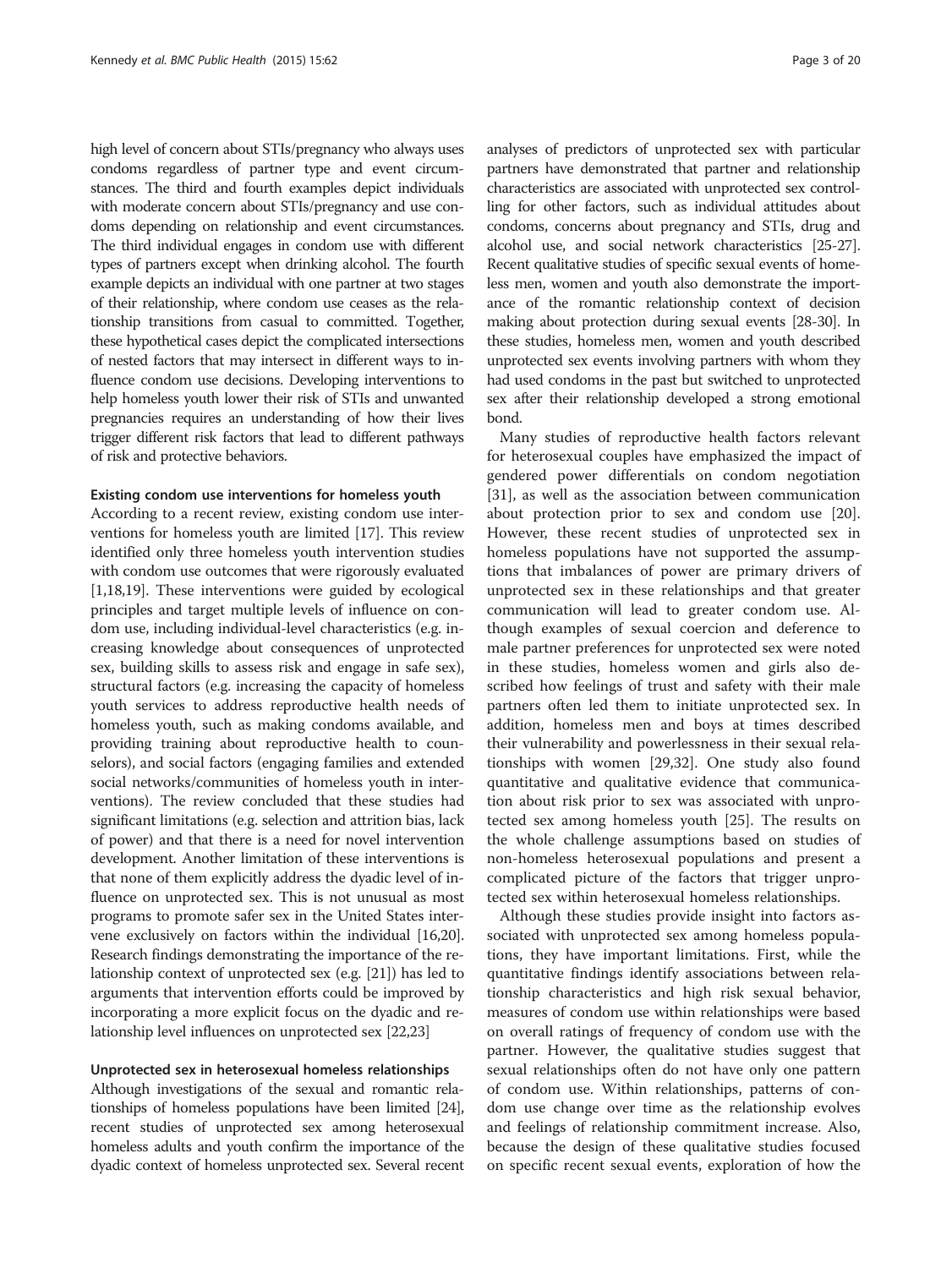relationship trajectory prior to the sexual event influenced decisions about protection was limited. Another limitation to applying previous findings to heterosexual homeless couples is that these studies primarily focus on the disease risks of unprotected sex. However, qualitative studies of homeless respondents in heterosexual relationships present examples of respondents who discussed the key role that pregnancy concerns/desires and contraceptive use play in their decisions to begin engaging in unprotected sex with their partners [\[28,29,33\]](#page-19-0).

#### This study

In order to build on these findings and to better understand how factors at the relationship/partner-, event-, and individual-level influence condom use patterns of heterosexual homeless youth, we conducted exploratory semistructured interviews with homeless youth in Los Angeles County. Our goal was to better understand the complex mechanisms influencing unprotected sex to inform the development of sexual and reproductive health interventions targeting high rates of STIs and unwanted pregnancy among homeless youth. We take an exploratory approach because developing an effective intervention strategy for a complex health outcome depends upon a detailed, nuanced, and accurate understanding of the multiple causal pathways involved in such behaviors [[15\]](#page-19-0). Many intervention approaches to reducing sexual risk behavior among homeless populations focus narrowly on a limited set of causal factors, such as psychological elements of condom knowledge or motivation and skills for condom use [[34,35](#page-19-0)]. This narrow approach to complex and interrelated problems that are deeply situated within relationships and social context may explain the limited success of health interventions with homeless populations [\[36,37\]](#page-19-0). Our aim in this study is to build theory from empirical data about the process of unprotected sex among homeless youth rather than investigate any one particular theoretical causal pathway.

## Methods

## Sampling and participants

We recruited homeless youth from one shelter, two drop-in centers, and four street sites in two areas of Los Angeles County with relatively large populations of homeless youth – Hollywood and Santa Monica/Venice Beach. The goal was to obtain roughly equal numbers of interviews from service sites vs. street sites, and a similar number of male and female respondents. We counted youth at each site and used a random number table to select youth for eligibility screening. Across all seven sites, 129 youth were counted and a total of 62 youth were sampled for eligibility screening.

Youth were eligible if they: a) were between the ages of 13–24; b) were not currently living with a parent or

guardian; c) were not getting most of their support for food and housing from family or a guardian; d) spent the previous night in a shelter, outdoor or public place, hotel or motel room rented with friends (because of no place else to go), or other place not intended as a domicile; e) were English speaking; and f) engaged in vaginal or anal sex during the past 6 months with at least one opposite sex partner. A total of 20 youth out of the 62 screened were found to be ineligible due to not fitting our formal definitions of homelessness  $(n = 3)$ , falling outside the  $13-24$  year age bracket (n = 4), and not having had heterosexual sex in the last three months  $(n =$ 13). Additionally, one youth was found to be a repeat respondent. Of the remaining 41 eligible youth, two refused the interview and two failed to complete the protocol, leaving a total of 37 completed interviews - 17 males and 20 females (66% eligibility rate, 90% response rate). Youth were paid \$25 for their participation. The research protocol was approved by the Human Subjects Protection Committee (HSPC) of RAND and a Certificate of Confidentiality was obtained from the National Institutes of Health. The RAND HSPC waived the requirement of parental consent because the research involved no more than minimal risk to the subjects and could not practicably be carried out without the waiver.

#### Interview protocol

Interviews consisted of a matrix-based protocol involving open ended questions and probes. First, interviewers asked respondents to list the sexual relationships they had with members of the opposite sex over the past 6 months and to indicate if these relationships involved 1 or more sexual encounters. Next, interviewers used the following decision rules to select 2 of these sexual relationships from the past 6 months with the goal of maximizing intra-case diversity in relationship type: 1) If respondents had at least 1 relationship with a single sexual encounter and 1 relationship with multiple encounters, the most recent of these two types was selected. 2) If recent relationships did not differ in this characteristic, the 2 most recent relationships were selected. 3) If respondents only had 1 sexual relationship in the past 6 months they were queried about only this relationship.

The semi-structured interviews were designed to explore respondents' sexual relationship histories with their partners. For each partner, interviewers explored 6 main topic areas for each stage of the relationship. Relationship stages included: 1) general relationship history of the respondent, 2) first sexual experience with the partner, 3) the most recent sexual event, and 4) the first event that involved some transition in their protective behavior with the partner (e.g., the couple's first unprotected sex experience after previous consistent condom use). The topics explored within each stage included: 1)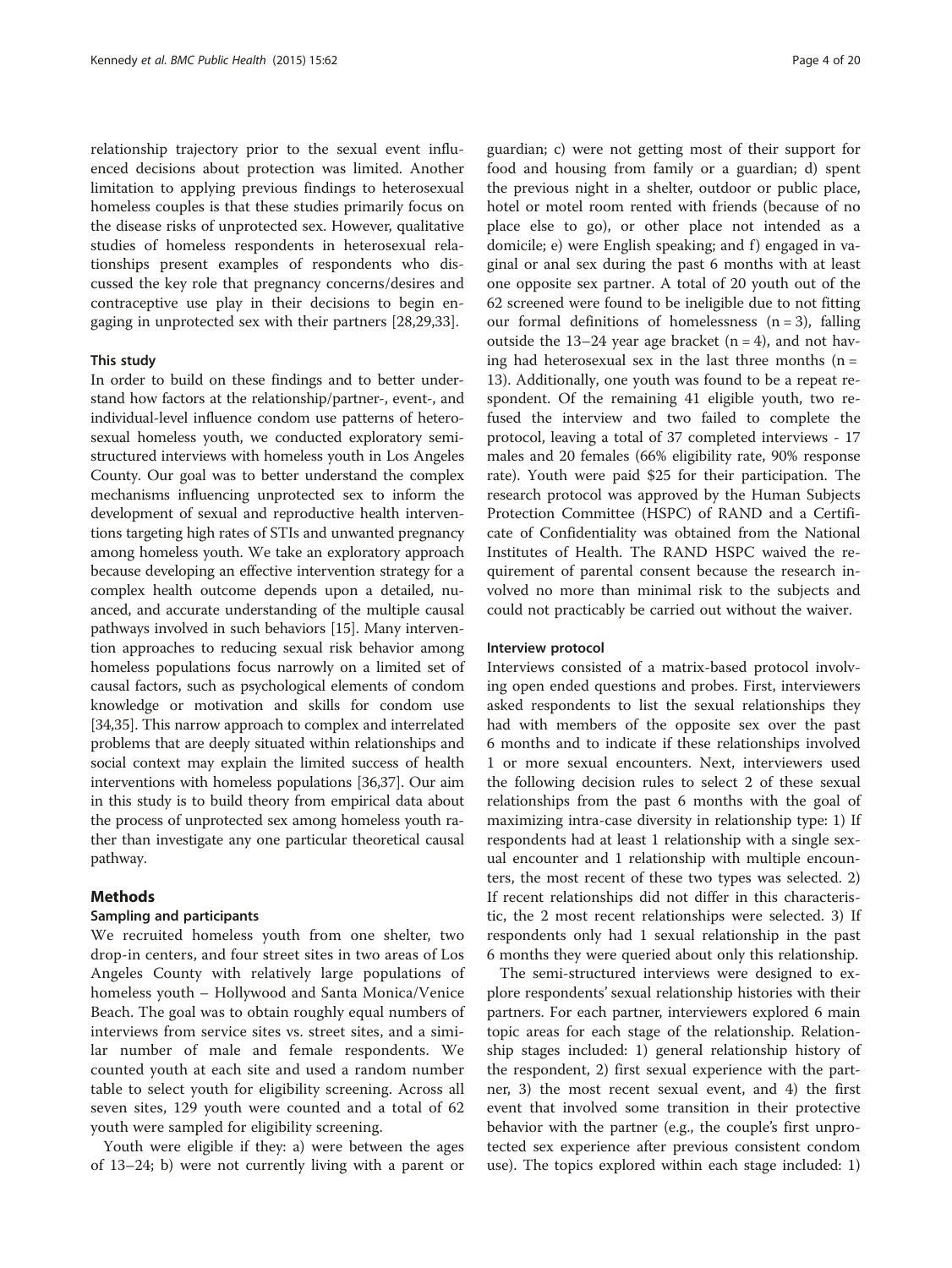context (e.g. setting of a sex event), 2) relationship/feelings, 3) alcohol and drug use (asked about separately), 4) evaluation of STI risk, 5) evaluation of pregnancy risk, and 6) evaluation of the relative importance of STI vs. pregnancy risk. We developed a grid-based matrix protocol to assist interviewers in conducting the semi-structured interviews. This technique maximizes interviewer flexibility within interviews as well as consistency across interviews and has been used in previous exploratory studies of the sexual experiences of homeless men [[38](#page-19-0)] and women [\[28](#page-19-0)]. Two male and two female interviewers with experience interacting with homeless populations on sensitive topics were trained in general qualitative interview techniques as well as specific techniques for using the interview matrix. Interviewers and respondents were matched based on gender. All interview content was audio recorded and transcribed. Interviewers also wrote notes during interviews and developed more expanded field notes of the interview content immediately after each interview using Livescribe "smart" audio recording pens [\(www.livescribe.com](http://www.livescribe.com)). Both interview transcriptions and field notes provided the primary data for formal qualitative analysis.

### Qualitative data coding

We conducted a thematic analysis using Atlas.ti software and developed a codebook of themes using standard procedures for team-based qualitative analysis [\[39,40\]](#page-19-0). We started with three master *a priori* codes to tag instances of text related to levels of analysis that have been found to be associated with unprotected sex among homeless: (1) Relationship/Partner-level influences – emotional or behavioral patterns with a particular relationship or observations about a partner that influence risk, (2) Event-level influences– circumstances of particular sexual events related to decisions regarding risk within particular relationships, and (3) Individual-level influences – personal preferences of the respondent that influence risk decisions across their relationships. We identified sub-themes inductively by examining patterns of themes across respondents. We also compared behaviors and risk decision-making of particular respondents both within and across their relationships to identify patterns of risk evaluation. The lead author wrote a formal definition of the characteristics that appeared to distinguish groups of respondents' patterns of risk evaluation. Two independent coders applied these definitions to the data for each case and classified respondents according to their risk characteristics. We calculated the Kappa statistic to measure agreement between coders in their classification of respondents, evaluated codes in cases where Kappa was lower than 0.70 [[41](#page-19-0)], and revised coding definitions and re-classified respondents based on the revised code definitions. We discussed each discrepant code until we

reached consensus on a complete set of codes including classifying each respondent into one of the three risk profiles.

## **Results**

See Table [1](#page-5-0) for characteristics of the sample of 37 homeless youth we interviewed. Our initial coding confirmed the existence of three major types of influences on unprotected sex: 1) relationship/partner-level influences and two non-relationship influences including 2) (within relationship) event-level influences and 3) (across relationship) individual-level influences. Subsequent open coding helped identify several sub-themes within each major theme. Relationship/partner-level influences included 6 risk sub-themes: emotional factors, relationship type, perceived partner preferences, communication about risk, perceived partner characteristics, and relationship trajectory and risk. Event-level influences included 2 sub-themes: drug and alcohol use, and sexual arousal. Individual-level influences included concern about pregnancy and STIs and general attitudes about risk and typical patterns of risk engagement and protection. Table [2](#page-6-0) lists the three major themes, the 10 sub-themes, and descriptions of each sub theme. Our within-respondent analysis identified three overall risk/protection profiles: 1) Risk Takers: high risk, low concern, 2) Risk Avoiders: low risk, high concern, and 3) Risk Reactors: medium risk, medium concern. Table [3](#page-7-0) provides details about these overall risk/protection profiles including details about how each sub-theme corresponded with the overall profile. Table [3](#page-7-0) also provides Kappa values for each profile, indicating an acceptable level of coder agreement [\[41](#page-19-0)]. Below we describe these findings in detail. We also provide an extensive set of exemplary quotations illustrating each sub-theme in Table [4.](#page-9-0)

## Relationship/Partner-level influences on unprotected sex Emotional factors

Respondents frequently discussed emotional aspects of their relationships that contributed to their decisions to use or not use condoms. Sixteen respondents (43%) made explicit statements about how emotional factors lead to decisions about unprotected sex with particular partners. These emotional factors included statements related to trust, familiarity with the partner, and developing an emotional connection with the partner. Respondents who described trust as a factor in having or not having unprotected sex typically stated that they were in a monogamous relationship with their partner and they were not concerned about contracting STIs because they trusted that the partner was not having sex with other people. For example, an 18 year old female respondent said, "No, we haven't really felt the need to (use condoms) since we got tested together and we both came back negative and neither one of us has cheated on each other so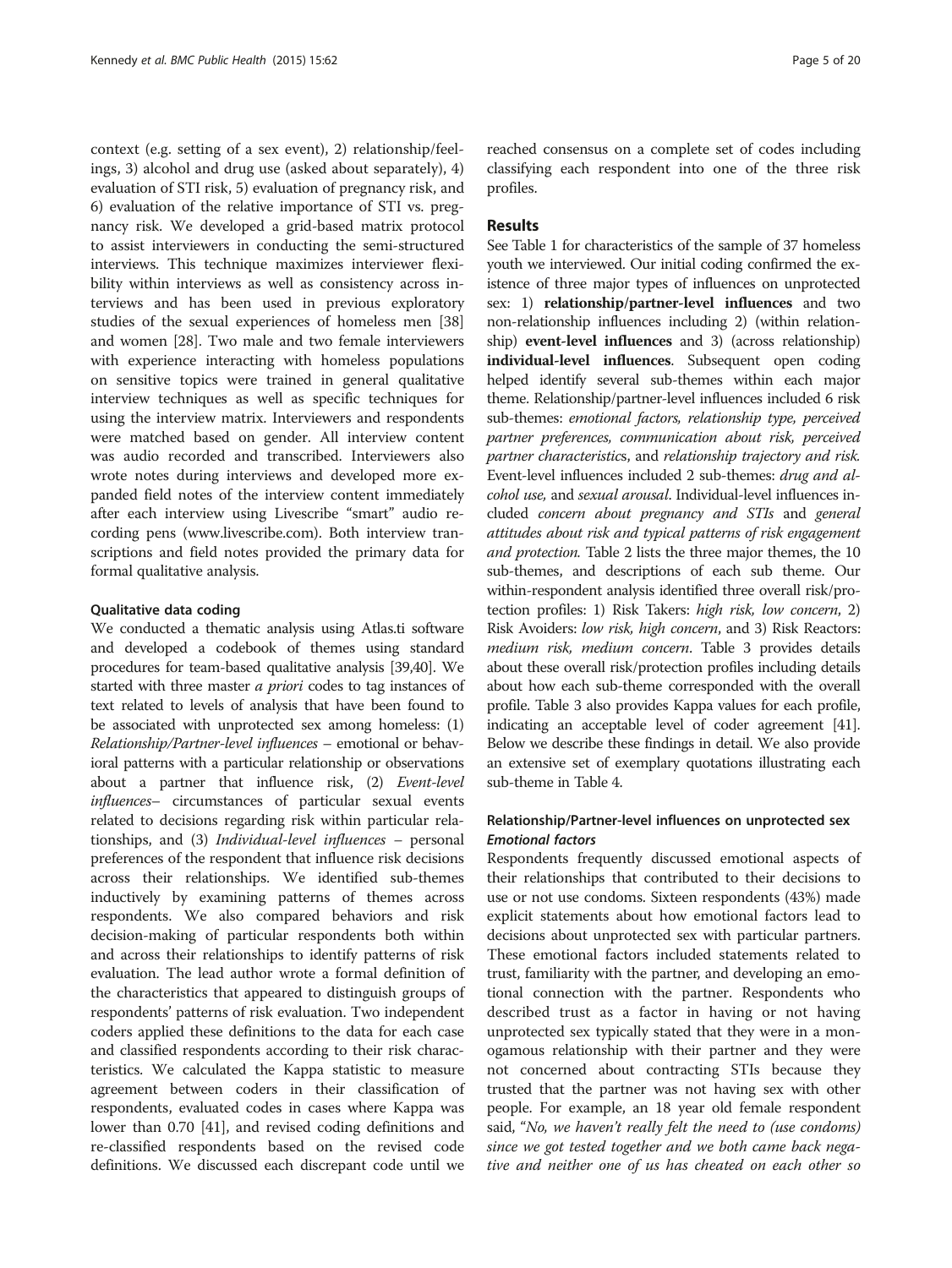|                                | Overall $(n = 37)$ |     | Males $(n = 17)$ |     |             | Females $(n = 20)$ |  |
|--------------------------------|--------------------|-----|------------------|-----|-------------|--------------------|--|
|                                | Mean/count         | SD  | Mean/count       | SD  | Mean/count  | <b>SD</b>          |  |
| Age in Years                   | 19.8               | 2.5 | 20.4             | 2.2 | 19.3        | 2.7                |  |
| Race                           |                    |     |                  |     |             |                    |  |
| Black                          | 6                  |     | 3                |     | 3           |                    |  |
| White                          | 17                 |     | 8                |     | 9           |                    |  |
| Native American/Alaskan Ntve   |                    |     | $\mathbf 0$      |     |             |                    |  |
| Asian                          |                    |     | $\circ$          |     |             |                    |  |
| Multiracial                    | $\overline{2}$     |     |                  |     |             |                    |  |
| Hispanic                       | 10                 |     | 5                |     | 5           |                    |  |
| Education                      |                    |     |                  |     |             |                    |  |
| No HS/GED                      | 18                 |     | 10               |     | 8           |                    |  |
| HS/GED                         | 10                 |     | $\overline{4}$   |     | 6           |                    |  |
| Some college, no degree        | 8                  |     | $\overline{2}$   |     | 6           |                    |  |
| Technical certification        |                    |     |                  |     | $\mathbf 0$ |                    |  |
| Employment                     |                    |     |                  |     |             |                    |  |
| Unemployed                     | 36                 |     | 17               |     | 19          |                    |  |
| Part time                      |                    |     | $\circ$          |     |             |                    |  |
| Age first left home (in years) | 16.1               | 2.7 | 16.0             | 3.0 | 16.2        | 2.5                |  |
| Years Homeless                 | 3.7                | 2.3 | 4.4              | 2.6 | 3.1         | 1.8                |  |

#### <span id="page-5-0"></span>Table 1 Sample characteristics

there's no chance of either of us having anything." Although trust was usually linked to confidence in sexual fidelity, there were also examples of respondents who linked trust to unprotected sex even when they knew their partners had sex with other people during their relationship. Several of these respondents said that they trusted their partners to use condoms when they had sex with these other partners and, therefore, did not feel the need to use condoms. On the other hand, lack of trust was mentioned as a reason for using protection. Several respondents described condom use when they suspected or had knowledge that their partner had been having sex with other people or were not certain about their partner's fidelity. In addition to citing feelings of trust specifically, respondents often referred to general feelings of familiarity and emotional closeness to their partners as reasons for not using condoms. Respondents who were having unprotected sex also sometimes explained that they were not using condoms because of a desire for pregnancy with their partners or because they were ambivalent about pregnancy. For example, a 21 year old male respondent said, "Like, we're trying but we're not. We're like in the middle, you know?"

#### Relationship type

Besides the emotions towards their partners, respondents described reasons for engaging in protected or unprotected sex based on how they classified their relationship. Respondents usually identified a category into which their relationship fit, such as committed/serious relationships (steady boyfriends/girlfriends or fiancés), casual relationships (frequent sex partners who are mostly friends or "friends with benefits"), or one-time-only sexual relationships (either strangers or "one-night-stands"). Twenty-three respondents (62%) mentioned having committed relationships, 18 mentioned casual relationships (48%), and 11 respondents mentioned having one-time-only sexual relationships (30%). Respondents sometimes described not using condoms because their relationship fell into the committed category, or described using condoms because the relationship was not committed (casual or one-time-only). For example, a 14 year old female respondent said that she used condoms with her partner, "...because he's not my man, he's not my boyfriend." To explain the circumstances when he might not use condoms, a 20 year old male respondent said, "When I have a… very good girlfriend…then yeah, we may not use a condom." However, respondents also described relationships that were exceptions to these patterns; several respondents described using condoms consistently with their committed partners (primarily out of concern over pregnancy) whereas others described engaging in unprotected sex with casual partners/ strangers.

#### Perceived partner preferences

In addition to their motivations to use or not use condoms with partners because of their emotional connections to these partners, respondents also described decisions about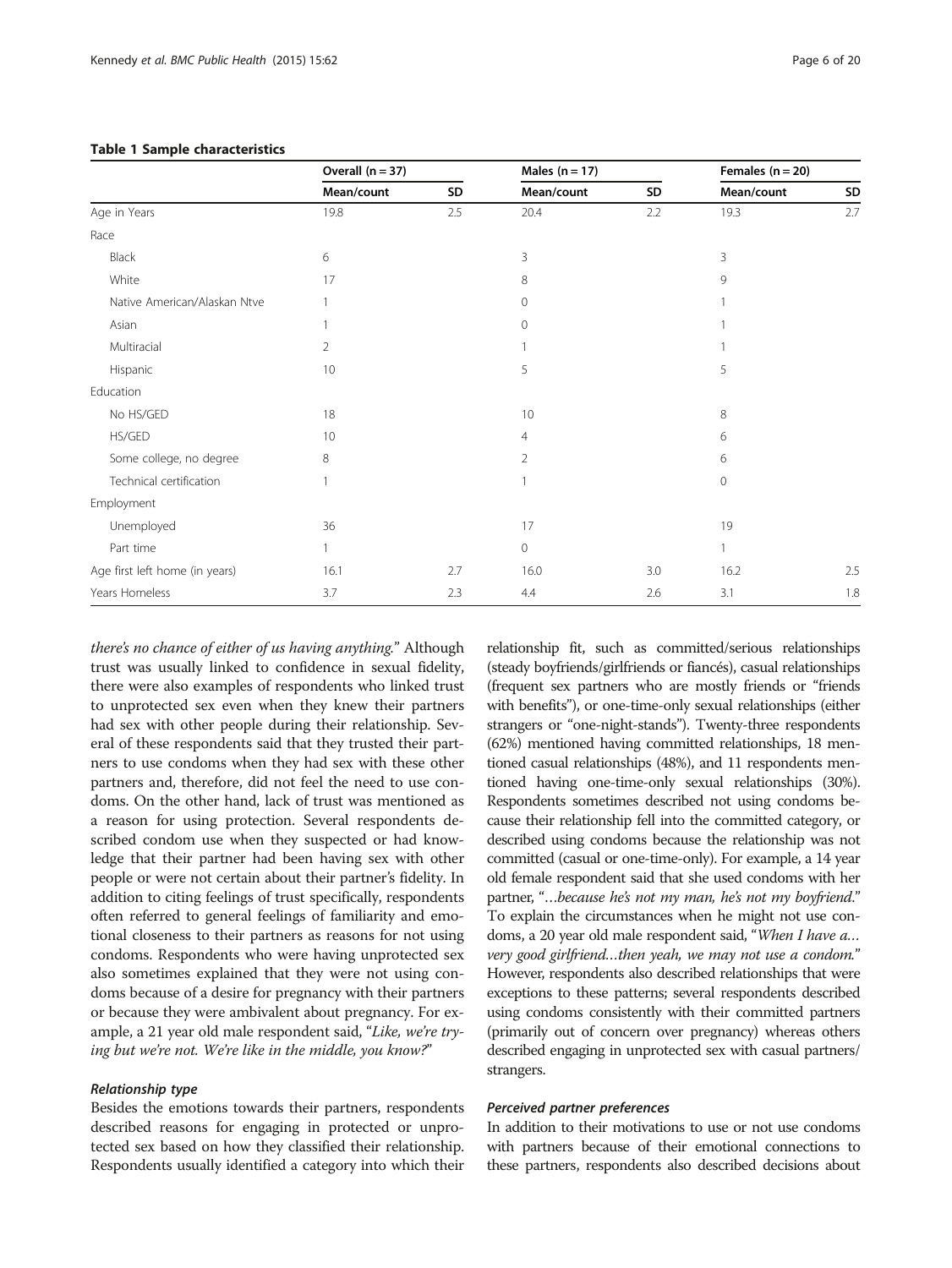| <b>Relationship/Partner</b>          |                                                                                                                                                                                                                                                                           | <b>Event circumstances</b> |                                                                                                                               | Individual                                |                                                                                                                                                                |
|--------------------------------------|---------------------------------------------------------------------------------------------------------------------------------------------------------------------------------------------------------------------------------------------------------------------------|----------------------------|-------------------------------------------------------------------------------------------------------------------------------|-------------------------------------------|----------------------------------------------------------------------------------------------------------------------------------------------------------------|
| Theme                                | <b>Description</b>                                                                                                                                                                                                                                                        | Theme                      | <b>Description</b>                                                                                                            | Theme                                     | <b>Description</b>                                                                                                                                             |
| Emotional<br>factors                 | Comments about trust, familiarity with the partner, and developing an<br>emotional connection with specific partners that influenced decisions<br>to use condoms                                                                                                          | Drug and<br>alcohol use    | Discussions of the influence of<br>drugs and alcohol on the<br>respondents experience and<br>attitude towards unprotected sex | Concern<br>about<br>Pregnancy<br>and STIs | Respondent's concern or lack of concern<br>about pregnancy and STI risk that<br>influenced their risk taking decisions<br>across different events and partners |
| Relationship<br>type                 | Discussions of the relationship between categories or types of partners<br>and risk evaluation/unprotected sex                                                                                                                                                            | Sexual<br>arousal          | Discussions of how momentary<br>feelings of sexual arousal affected<br>decision making about engaging<br>in unprotected sex   | Concern<br>about<br>Pregnancy<br>and STIs | Respondent's concern or lack of concern<br>about pregnancy and STI risk that<br>influenced their risk taking decisions<br>across different events and partners |
| Perceived partner<br>preferences     | Decisions about protection that were dictated by the preferences of<br>partners                                                                                                                                                                                           |                            |                                                                                                                               |                                           |                                                                                                                                                                |
| Communication<br>about Risk          | Descriptions of interactions between partners that lead to decisions to<br>engage in or not engage in unprotected sex                                                                                                                                                     |                            |                                                                                                                               |                                           |                                                                                                                                                                |
| Perceived partner<br>characteristics | Descriptions of calculations about risk based on perceived or<br>observable characteristics of the partners that are related to increased<br>or decreased risk of transmitting an STD                                                                                     |                            |                                                                                                                               |                                           |                                                                                                                                                                |
| Relationship trajectory<br>and risk  | Discussions about how the respondent and a particular partner either<br>changed or did not change their pattern of protection over time and<br>what affected the change in protection or what would or would not<br>affect the pattern of their behavior with the partner |                            |                                                                                                                               |                                           |                                                                                                                                                                |

# <span id="page-6-0"></span>Table 2 Summary of themes resulting from analysis of individual, relationship/partner, and event circumstances levels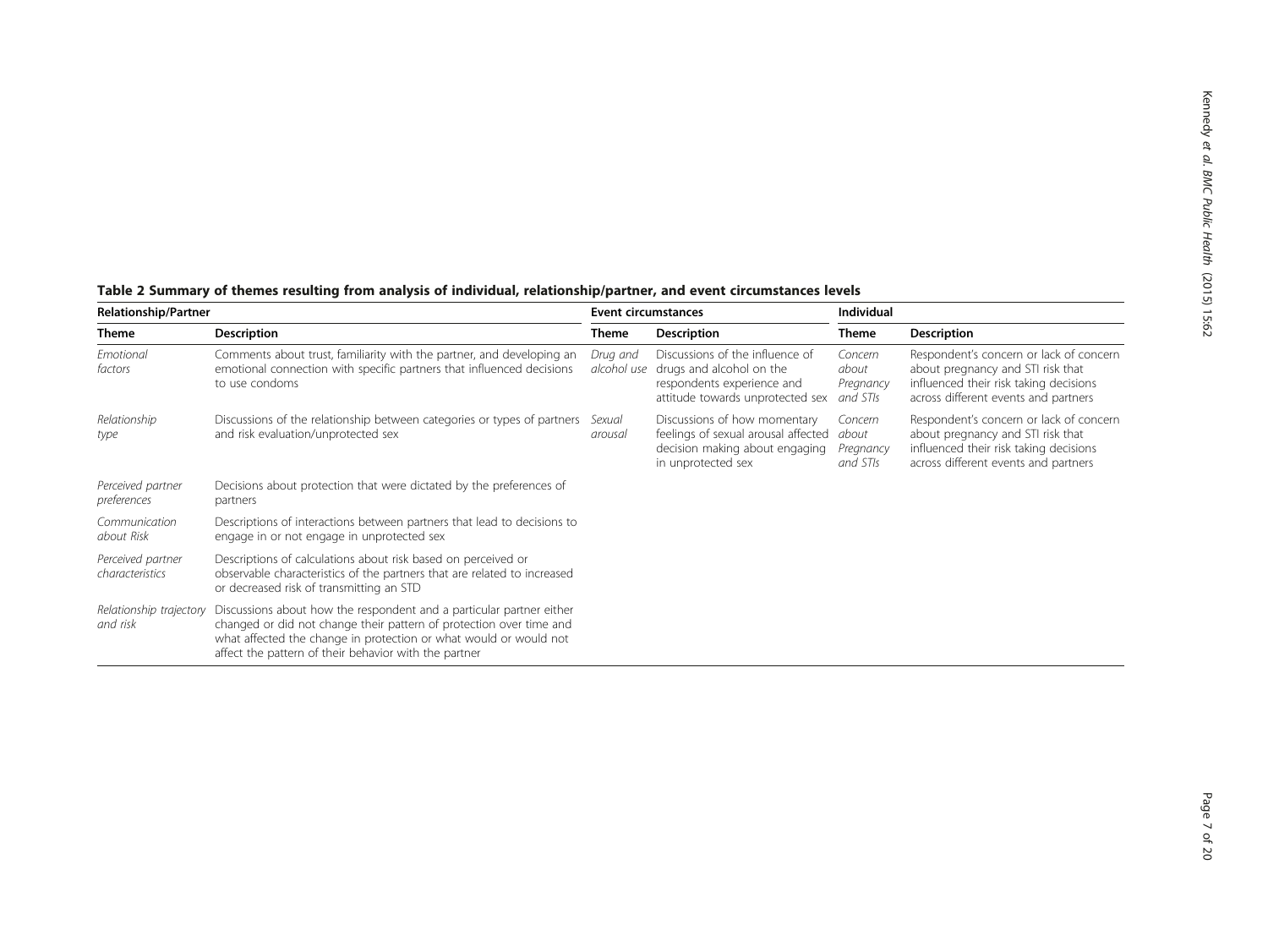| Risk profile                                    | Relationship/Partner                                                                                                                                                                                                                                                                                                                                                            | <b>Event circumstances</b>                                                                                                                                                                                                                                                                                                                                                                                                                                                                              | Individual                                                                                                                                                                                                                                                                                                                                                                                                                                                                                                                                                                                                                                                   |  |
|-------------------------------------------------|---------------------------------------------------------------------------------------------------------------------------------------------------------------------------------------------------------------------------------------------------------------------------------------------------------------------------------------------------------------------------------|---------------------------------------------------------------------------------------------------------------------------------------------------------------------------------------------------------------------------------------------------------------------------------------------------------------------------------------------------------------------------------------------------------------------------------------------------------------------------------------------------------|--------------------------------------------------------------------------------------------------------------------------------------------------------------------------------------------------------------------------------------------------------------------------------------------------------------------------------------------------------------------------------------------------------------------------------------------------------------------------------------------------------------------------------------------------------------------------------------------------------------------------------------------------------------|--|
| Risk takers: High risk,<br>low concern          | · Emotional Factors: No observed pattern. Relationship<br>Type: No observed pattern.<br>· Perceived Partner Preferences: Occasional examples of<br>deference to partners who preferred to use<br>protection (e.g. condoms, withdrawal).                                                                                                                                         | · Drug and Alcohol Use: Frequent risky sex after drug<br>use or for pleasure seeking but no observed pattern<br>of risk-taking because of substance use. Low fre-<br>quency in use of condoms if used at all.                                                                                                                                                                                                                                                                                           | • Concern about Pregnancy and STIs: Low concern<br>about risks of pregnancy or disease. Often know they<br>are at risk but not concerned even when having a<br>history of pregnancy or disease. Commonly express<br>fatalistic views of inability to prevent pregnancy or                                                                                                                                                                                                                                                                                                                                                                                    |  |
| $N = 12$<br>(7 female, 5 male)<br>$Kappa = .82$ | · Communication about Risk: No observed pattern.<br>• Perceived Partner Characteristics: Rare discussions of<br>concern about risk and use of protection with certain<br>types of partners perceived to be more risky than the<br>respondent. Dominant pattern of engaging in<br>unprotected sex with all partners regardless of<br>partner characteristics or history of STIs. | · Sexual Arousal: No observed pattern.                                                                                                                                                                                                                                                                                                                                                                                                                                                                  | disease as a justification for not using protection.<br>• General Attitudes about Risk and Typical Patterns of Risk<br>Engagement and Protection: Have a consistent pattern<br>of risk taking and lack of concern about risk across<br>different types of partners and event circumstances.<br>Only occasional descriptions of protected events.                                                                                                                                                                                                                                                                                                             |  |
|                                                 | • Relationship Trajectory and Risk: No observed pattern.                                                                                                                                                                                                                                                                                                                        |                                                                                                                                                                                                                                                                                                                                                                                                                                                                                                         |                                                                                                                                                                                                                                                                                                                                                                                                                                                                                                                                                                                                                                                              |  |
| Risk avoiders: Low risk,                        | · Emotional Factors: No observed pattern.                                                                                                                                                                                                                                                                                                                                       | • Drug and Alcohol Use: Occasional descriptions of                                                                                                                                                                                                                                                                                                                                                                                                                                                      | • Concern about Pregnancy and STIs: Often very                                                                                                                                                                                                                                                                                                                                                                                                                                                                                                                                                                                                               |  |
| high concern                                    | · Relationship Type: No observed pattern.                                                                                                                                                                                                                                                                                                                                       | sexual events without use of protection explained<br>by alcohol or drug use. These events are consistently<br>described as exceptions and rare.                                                                                                                                                                                                                                                                                                                                                         | concerned about both pregnancy and STI risk. Often<br>discuss specific consequences of risk behavior, such<br>as having a child when not ready or pain or stigma                                                                                                                                                                                                                                                                                                                                                                                                                                                                                             |  |
| $N = 10$ (3 female, 7 male)                     | · Perceived Partner Preferences: No observed pattern.                                                                                                                                                                                                                                                                                                                           | · Sexual Arousal: Occasional descriptions of sexual<br>events without use of protection explained by being<br>emotionally or physically "in the moment" without<br>access to condoms. These events are consistently                                                                                                                                                                                                                                                                                     | caused by STIs. Often use multiple strategies to avoid<br>risk including using condoms in addition to other<br>forms of birth control. Express regret for the times<br>they did not use condoms.                                                                                                                                                                                                                                                                                                                                                                                                                                                             |  |
| $Kappa = .79$                                   | • Communication about Risk: No observed pattern.                                                                                                                                                                                                                                                                                                                                | described as exceptions and rare.                                                                                                                                                                                                                                                                                                                                                                                                                                                                       | • General Attitudes about Risk and Typical Patterns of Risk                                                                                                                                                                                                                                                                                                                                                                                                                                                                                                                                                                                                  |  |
|                                                 | • Perceived Partner Characteristics: Consistent use of<br>protection with all partners. Discussion of avoiding<br>having sex with partners perceived as engaging in<br>risky behavior.                                                                                                                                                                                          |                                                                                                                                                                                                                                                                                                                                                                                                                                                                                                         | Engagement and Protection: Emphasize risk avoidance<br>and need for protection across all kinds of events and<br>circumstances. After occasional one-off unprotected<br>events, return to pattern of risk avoidance and<br>protection.                                                                                                                                                                                                                                                                                                                                                                                                                       |  |
|                                                 | · Relationship Trajectory and Risk: Consistent condom<br>use and use of other forms of protection even when<br>having sex with long-term committed partners.                                                                                                                                                                                                                    |                                                                                                                                                                                                                                                                                                                                                                                                                                                                                                         |                                                                                                                                                                                                                                                                                                                                                                                                                                                                                                                                                                                                                                                              |  |
| Risk reactors: medium risk,<br>medium concern   | • Emotional Factors: Frequent use of protection with<br>partners without an emotional bond. Change in use<br>of protection after emotional bond developed for<br>increased intimacy and developing pregnancy<br>ambivalence.                                                                                                                                                    | • Drug and Alcohol Use: Occasional descriptions of<br>unplanned unprotected sex with partners due to<br>drinking or drug use. Occasional descriptions of<br>unprotected sex events due to lack of concern<br>about risk after substance use. Occasionally these<br>events are first transitions from using condoms<br>consistently to not using condoms at all with a<br>partner. Once transition to unprotected sex, no<br>pattern of drug and alcohol use affecting risk and<br>protection decisions. | • Concern about Pregnancy and STIs: Some concern<br>about pregnancy and STIs despite pattern of<br>engaging in high risk behavior. Tendency to prioritize<br>concern about either STIs or pregnancy while<br>expressing lack of concern about the other issue.<br>Describe being aware and in control of their risks<br>because of a strategy for avoiding risk, such as having<br>sex with a "safe" partner. STI testing (alone, as a pair,<br>or exchanging papers) is often described as a<br>technique for reducing risk and confirmation of<br>"clean" status. Occasionally express a belief in sterility<br>after not becoming pregnant after repeated |  |

<span id="page-7-0"></span>Table 3 Summary of theme pattern among respondents in three risk/protection profiles identified in within-case analyses

unprotected sex.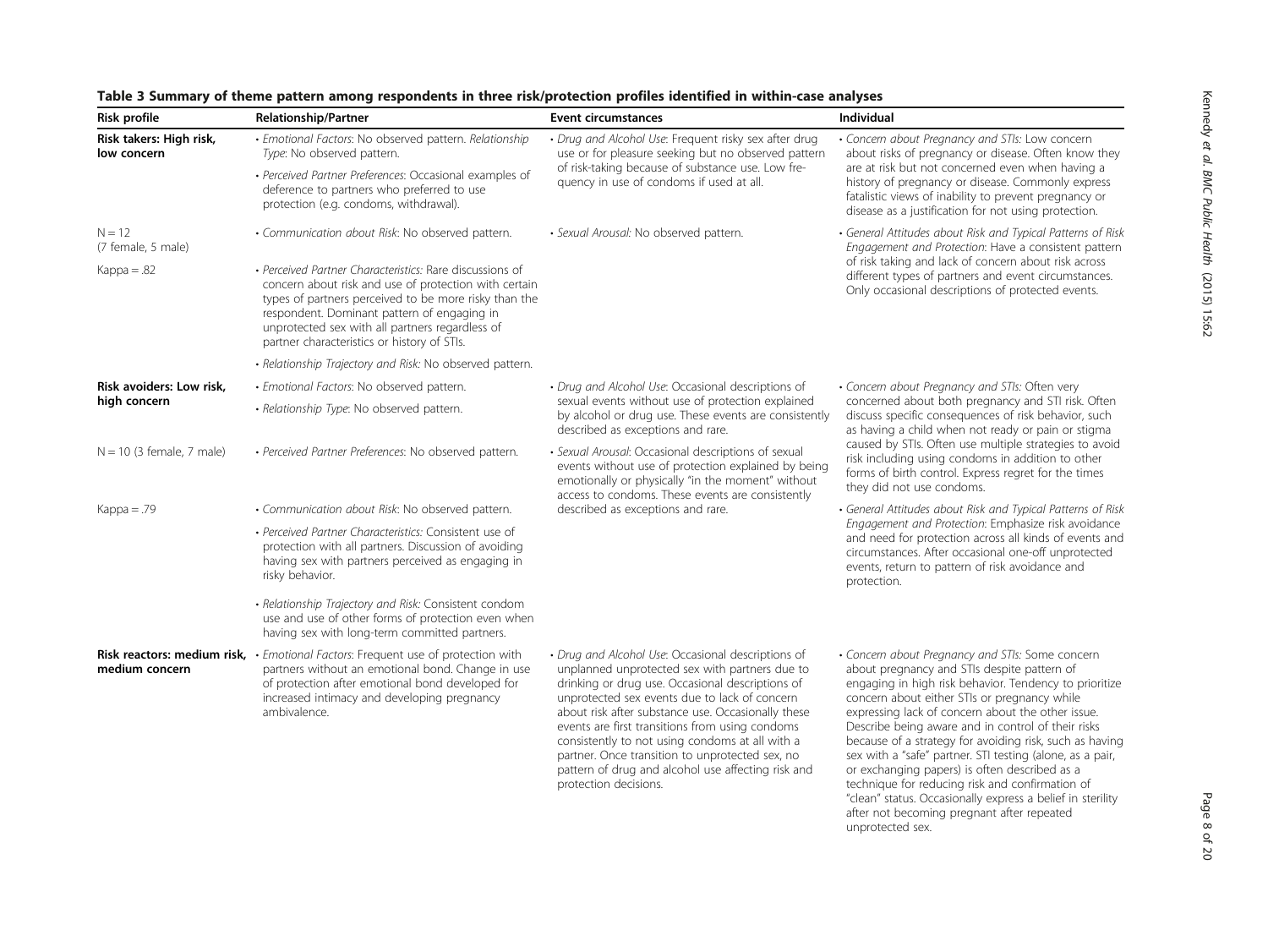# Table 3 Summary of theme pattern among respondents in three risk/protection profiles identified in within-case analyses (Continued)

| $N = 15$ (10 female, 5 male) | • Relationship Type: Use of condoms and other<br>projection with new partners, one-night stands, casual<br>partners, etc. Pattern of no protection used with<br>long-term committed partners who are considered<br>"safe" because of an expectation of faithfulness. | · Sexual Arousal: Occasional descriptions of unplanned<br>unprotected sexual events without use of protection<br>due to being emotionally or physically "in the<br>moment" and not wanting to reduce pleasure or<br>feelings of intimacy with a partner. Occasionally<br>these are events in which partners first transition<br>from using condoms to not using condoms.<br>Occasionally these events are first transitions from<br>using condoms consistently to not using condoms<br>at all with a partner. Once transition to unprotected<br>sex, no pattern of sexual arousal affecting risk and<br>protection decisions. | General Attitudes about Risk and Typical Patterns of Risk<br>Engagement and Protection: Tendency to stop using<br>condoms early in relationships after developing<br>emotional closeness to partner, becoming<br>monogamous, and feeling that their partners were<br>"safe". Have "rules" for protection but also have rules<br>for breaking rules (e.g. deciding partner is "safe") or<br>inconsistent application of rules. |
|------------------------------|----------------------------------------------------------------------------------------------------------------------------------------------------------------------------------------------------------------------------------------------------------------------|-------------------------------------------------------------------------------------------------------------------------------------------------------------------------------------------------------------------------------------------------------------------------------------------------------------------------------------------------------------------------------------------------------------------------------------------------------------------------------------------------------------------------------------------------------------------------------------------------------------------------------|-------------------------------------------------------------------------------------------------------------------------------------------------------------------------------------------------------------------------------------------------------------------------------------------------------------------------------------------------------------------------------------------------------------------------------|
| Kappa = $.67$                | · Perceived Partner Preferences: Occasional descriptions<br>of use or lack of use of protection due to deferral to<br>partner's wishes.                                                                                                                              |                                                                                                                                                                                                                                                                                                                                                                                                                                                                                                                                                                                                                               |                                                                                                                                                                                                                                                                                                                                                                                                                               |
|                              | • Communication about Risk: Frequent descriptions of<br>unprotected events preceded by discussions of<br>respondent and partner being "clean". Sometimes<br>discussions occur after unprotected sex.                                                                 |                                                                                                                                                                                                                                                                                                                                                                                                                                                                                                                                                                                                                               |                                                                                                                                                                                                                                                                                                                                                                                                                               |
|                              | • Perceived Partner Characteristics: Pattern of use of<br>condoms with partners perceived as engaging in risk<br>behavior or having unknown characteristics. Pattern<br>of transition to unprotected sex with partners with<br>increased familiarity.                |                                                                                                                                                                                                                                                                                                                                                                                                                                                                                                                                                                                                                               |                                                                                                                                                                                                                                                                                                                                                                                                                               |
|                              | · Relationship Trajectory and Risk: Frequent pattern of<br>use of protection with new partners but eventually<br>transitioning to consistent unprotected sex after a<br>discussion of commitment or partners both being<br>"clean".                                  |                                                                                                                                                                                                                                                                                                                                                                                                                                                                                                                                                                                                                               |                                                                                                                                                                                                                                                                                                                                                                                                                               |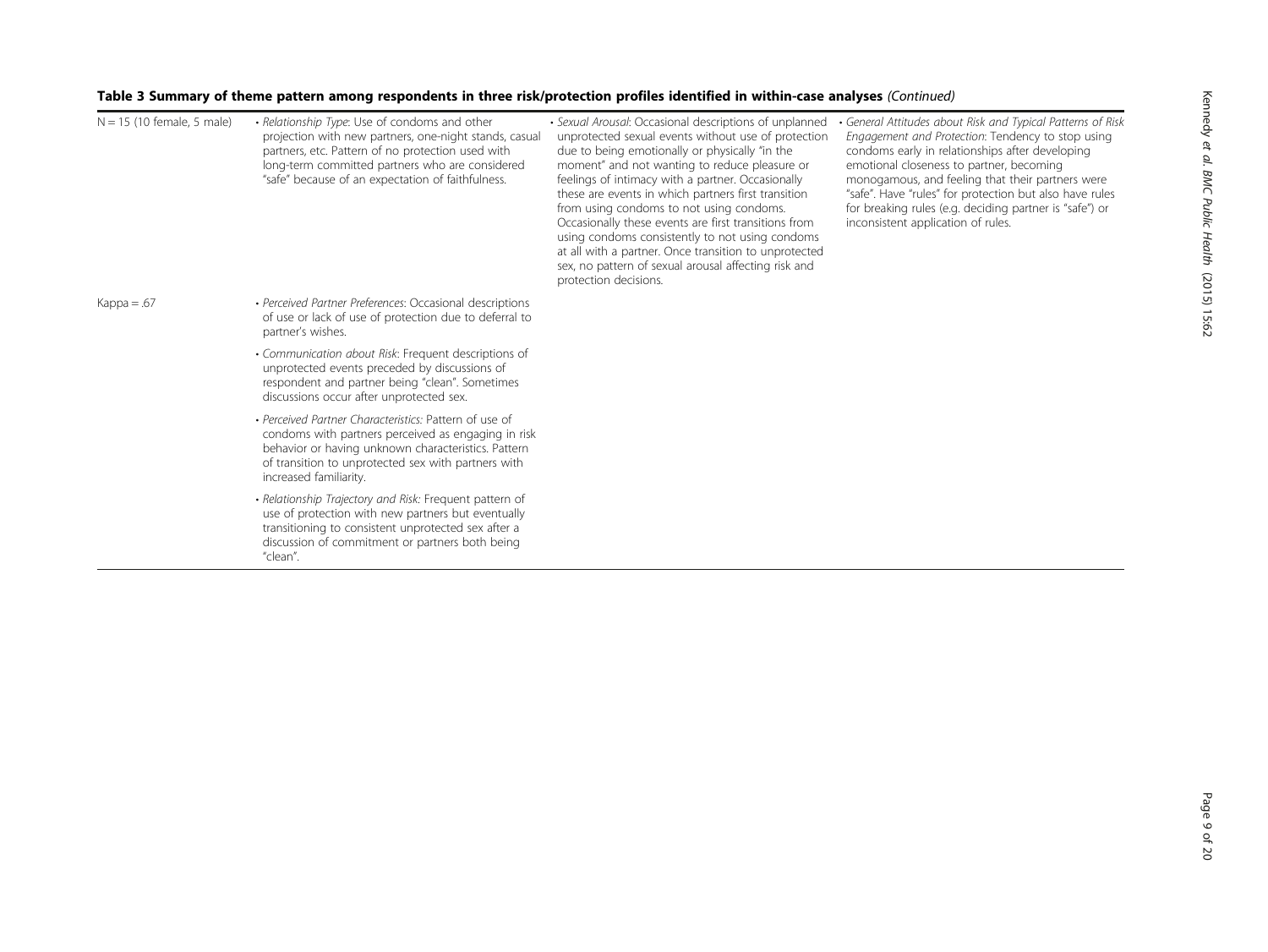<span id="page-9-0"></span>

| Relationship/Partner level    |                                                                                                                                                                                                                                                                                                                                                                                                                                                                                                                                                                                                                                            |
|-------------------------------|--------------------------------------------------------------------------------------------------------------------------------------------------------------------------------------------------------------------------------------------------------------------------------------------------------------------------------------------------------------------------------------------------------------------------------------------------------------------------------------------------------------------------------------------------------------------------------------------------------------------------------------------|
| <b>Theme</b>                  | <b>Example quotes</b>                                                                                                                                                                                                                                                                                                                                                                                                                                                                                                                                                                                                                      |
| Emotional factors             | · "No, we haven't really felt the need to (use condoms) since we got tested together and we both<br>came back negative and neither one of us has cheated on each other so there's no chance of<br>either of us having anything." $-18$ year old female describing how developing trust between<br>her and her partner led to unprotected sex                                                                                                                                                                                                                                                                                               |
|                               | . " we use condoms just because I'm not entirely sure where he's been." - 21 year old female<br>described how lack of trust of her partner influenced her to continue to use condoms with him                                                                                                                                                                                                                                                                                                                                                                                                                                              |
|                               | $\cdot$ "I was cool with herI'd been with her for a while." – 21 year old male describing how knowing<br>his partner for a long time influenced a feeling of familiarity, leading to unprotected sex                                                                                                                                                                                                                                                                                                                                                                                                                                       |
|                               | . "sometimes you get that feeling that the person – you kind of just know they're the right<br>person for you." - 18 year old female explaining not using condoms with her long-term<br>partner with whom she developed an emotional bond                                                                                                                                                                                                                                                                                                                                                                                                  |
|                               | • "Because I think he sees me as a long-term relationship, and he wants to have kids already." –<br>18 year old female respondent describing how emotional closeness with her partner lead to<br>unprotected sex in order to become pregnant                                                                                                                                                                                                                                                                                                                                                                                               |
|                               | • "Like, we're trying but we're not. We're like in the middle, you know?" – 21 year old male<br>describing how closeness to his partner lead to ambivalence towards pregnancy and, as a<br>result, unprotected sex                                                                                                                                                                                                                                                                                                                                                                                                                         |
| Relationship type             | . "It was just a random person. I didn't know him." 21 year old female describing why she used<br>a condom with a partner who was a stranger.                                                                                                                                                                                                                                                                                                                                                                                                                                                                                              |
|                               | • "I don't just want to go and fuck any random personThere's too much risk, because I don't<br>know where they've been at and I don't know their history and I don't know what girls they're<br>being with. But he'll sit there and tell me what girls he's been with, who he's been with and if I<br>know them, then I know more of the background, disease-wise and even if we don't use a<br>condom, it's like he knows he won't bust in me because I told him I don't want that shit." -<br>17 year old female describing her risk reduction strategy of having casual sex with a good<br>friend rather than someone she does not know |
|                               | · "Because he's not my man, he's not my boyfriend." - 14 year old female explaining why she<br>uses condoms with a partner who is not her committed boyfriend                                                                                                                                                                                                                                                                                                                                                                                                                                                                              |
|                               | • "When I have avery good girlfriend, very good woman, then yeah, we may not use a condom."<br>- 20 year old male explaining that he would only have unprotected sex with a serious partner                                                                                                                                                                                                                                                                                                                                                                                                                                                |
| Perceived partner preferences | . "And then it kind of just became like, this one boy used them and this one preferred not to, so<br>we didn't." - 22 year old female respondent describing how she relies on her partners to<br>decide to use condoms or not                                                                                                                                                                                                                                                                                                                                                                                                              |
|                               | • "The only times I don't (use condoms) is when she says not to, when she says she doesn't want<br>$me$ to." - 21 year old male respondent describing how his use of condoms or not was due<br>to his partner's decisions                                                                                                                                                                                                                                                                                                                                                                                                                  |
|                               | •"she just offered the condom. She was like, 'Here.' I was like, 'Alright.' I have no problem with it. If<br>anything, I think she's helping me." - 17 year old male respondent describing how using a condom<br>at the insistence of his partner and how he appreciates her decision to use protection                                                                                                                                                                                                                                                                                                                                    |
|                               | · "Most of the time, we don't use protection. And I tell him not to cum inside of me, but he'll still<br>do it. And I've tried using condoms, but he won't let me." -17 year old female explaining that<br>she wants to use condoms but her boyfriend does not want to use them and does not use<br>withdrawal even though she asks him to do that.                                                                                                                                                                                                                                                                                        |
| Communication about Risk      | . "If they stutter or think about it for a minute, I'd just be like, 'All right, never mind.'" - 23 year old<br>male describing his strategy for determining partner riskiness by asking them if they have an<br>STD and evaluating their reaction                                                                                                                                                                                                                                                                                                                                                                                         |
|                               | • "I asked him if he was clean, and he said that he had gotten tested and he seemed like a real<br>person that wouldn't really lie to you." - 22 year old female describing the reassurance she<br>received from her partner about his lack of an STD                                                                                                                                                                                                                                                                                                                                                                                      |
|                               | • "I already knew she didn't have anythingI'd seen her paperwork." – 22 year old male<br>describing his confidence that his partner did not have an STD because she presented him<br>with results of an STD test                                                                                                                                                                                                                                                                                                                                                                                                                           |
|                               | . "It was more just like an offhandheyyou don't have anything, right? Are we still going to use<br>these?" - 22 year old female respondent describing her discussion of condoms with her<br>partner prior to engaging in unprotected sex                                                                                                                                                                                                                                                                                                                                                                                                   |
|                               | · "She said that she was cleanThank you, God, I didn't catch nothing." -22-year-old male<br>respondent describing his reaction after a family member of a woman with whom he had<br>unprotected sex told him she was HIV+                                                                                                                                                                                                                                                                                                                                                                                                                  |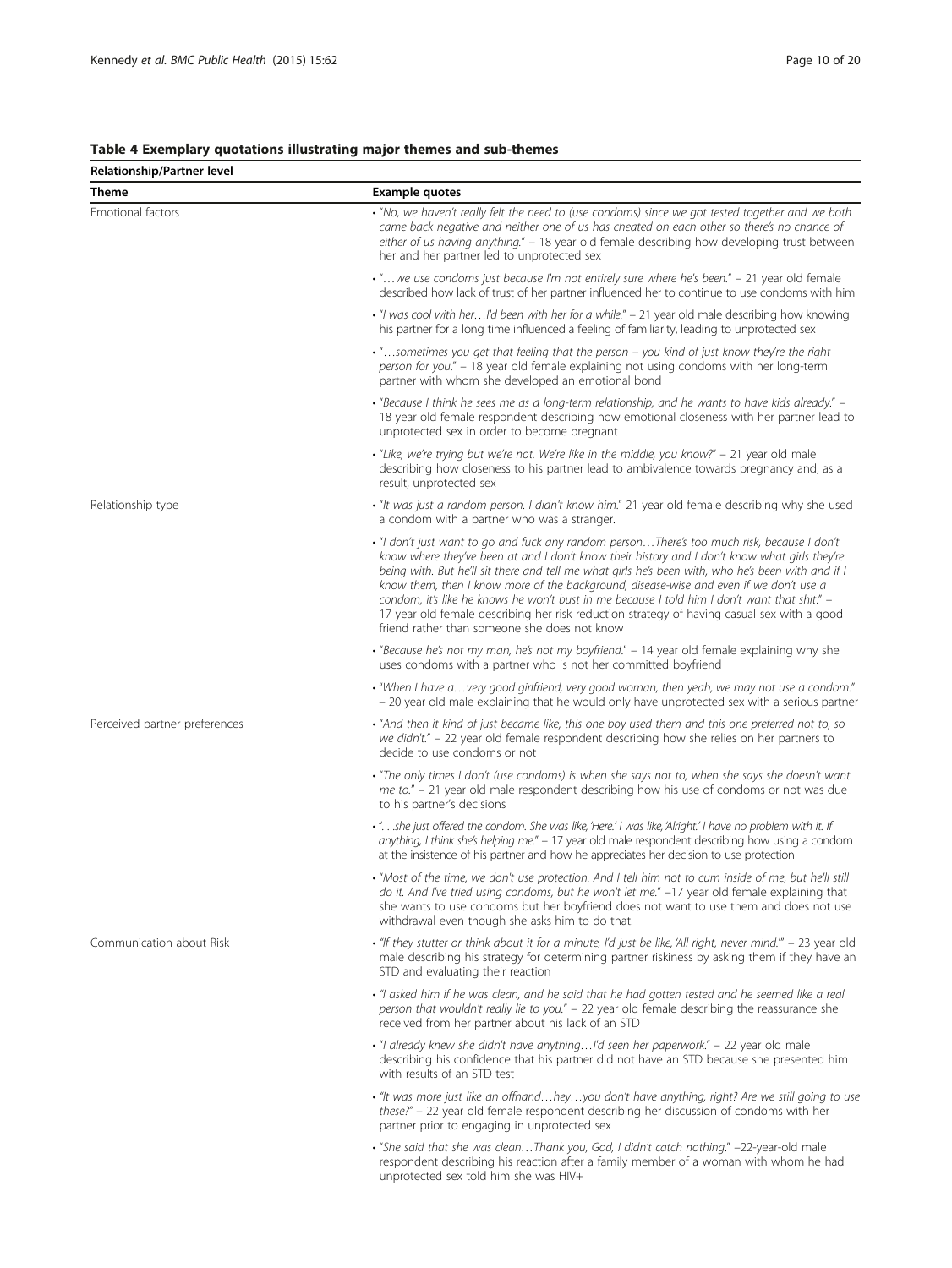## Table 4 Exemplary quotations illustrating major themes and sub-themes (Continued)

|                                   | $\cdot$ "It's the papers that prove it." - 18 year old female describing her attitude towards the need<br>to see documentation from her partners about their STD status to decide to have<br>unprotected sex or not                                                                                                                                                                                                                 |
|-----------------------------------|-------------------------------------------------------------------------------------------------------------------------------------------------------------------------------------------------------------------------------------------------------------------------------------------------------------------------------------------------------------------------------------------------------------------------------------|
|                                   | . "Are you clean? I can prove it. Look." 20-year-old male who is tested every 3 months describes how<br>he shows his test papers to each of his new partners and asks for theirs prior to unprotected sex                                                                                                                                                                                                                           |
|                                   | . "Of course we asked the question, 'Are you safe?'And he's, like, I'm safe, you know, are you safe.<br>We kind of took our word for it and then we later got tested and found out we're both safe." -<br>22 year old female describing communication with her partner prior to engaging in<br>unprotected sex for the first time                                                                                                   |
|                                   | . "I told him this was the ninetieth day so, for me, I'm off birth control so you need to start using<br>a condom or pull out." - 18 year old female described what she told her partner about<br>protection after her Depo-Provera shot wore off                                                                                                                                                                                   |
|                                   | • "I was like 'You can get me pregnant.' And he was like, 'I'm not gonna nut in you.'" – 14 year<br>old female describing her conversation with her partner prior to having unprotected sex after<br>they ran out of condoms.                                                                                                                                                                                                       |
|                                   | • "He says it feels better when the guy comes inside the girl, so when he wants to come inside me,<br>he'll put a condom on, so he can cum in the condom." - 17 year old female describing<br>communication with her partner over using a condom or engaging in withdrawal                                                                                                                                                          |
|                                   | $\cdot$ l just automatically do that shitit just happens." - 20 year old male respondent explaining<br>why he did not have a conversation with his partner about using a condom                                                                                                                                                                                                                                                     |
| Perceived partner characteristics | • "For the most part, I trust him. But he's also known as a 'man whore'And I was pretty<br>concerned about where he had been." -21 year-old female respondent explaining that she<br>used condoms with her partner because of his reputation                                                                                                                                                                                        |
|                                   | • "There's only three dudes she slept with in her whole life, and I just happened to know all of<br>them." - 21-year-old male respondent explaining his lack of concern about not using<br>condoms with his partner because he knew her sex history                                                                                                                                                                                 |
|                                   | . "If I'm paying like \$30 for a hooker then, yes, I'm going to use a condom." - 20 year-old male<br>respondent who frequently had unprotected sex said that he would not have unprotected<br>sex with a prostitute                                                                                                                                                                                                                 |
|                                   | • "I know that the women that I mess withI make sure I ask themor check with the homies<br>and shit like that if not." $-$ 22 year-old male describing a conversations with his friends about<br>a potential sex partner prior to unprotected sex                                                                                                                                                                                   |
|                                   | · "I caught chlamydia twice and it came from really hot girls, both timesI get a little bit uglier<br>girls, I been clean every time." $-$ 21 year old male explaining how he now engages in<br>unprotected sex with ugly girls because they are less risky                                                                                                                                                                         |
| Relationship trajectory and risk  | • "I started getting more sensualwith our lovemaking around that time it was around<br>Valentine's Day and since we had been hooking up and seeing each other for a while, like,<br>everything was a little bit more passionate when I tried to approach her." 22-year-old male said<br>that he and his partner transitioned from consistent condom use to unprotected sex when<br>their sexual relationship became more passionate |
|                                   | . "It was just kind of like they were getting in the way They would slip off and then you'd have<br>to put it back on again and then sometimes they'd get stuck inside me and I'm just, like, oh my<br>God." - 23 year-old female explaining why she and her boyfriend transitioned from always<br>using condoms to never using them                                                                                                |
|                                   | • "We just kind of stopped using themWe just kind of stopped randomly." – 22 year old male<br>describing how he and his partner transitioned from using condoms consistently to not<br>using them at all for no particular reason                                                                                                                                                                                                   |
|                                   | · "Yeah, just like ran out and then it was like, oh, fuck it. Didn't care."—20 year-old male<br>describing the event that lead to transitioning from consistent condom use to unprotected<br>sex with his partner because he ran out of condoms and was too "lazy" to go get a new one<br>and did not care about the consequences                                                                                                   |
|                                   | . "I run up there and I grab a condom and I come back and I tried and she tried, too. She said, 'It's<br>not working." I was like, 'Nope', and I threw the condom. And she's like, 'Oh well, at least you tried<br>to get a condom."" $-$ 21 year old male describing he and his partner's attempt to use a<br>condom one time when they first had sex prior to engaging in consistent unprotected sex                              |
|                                   | . "I guess we were just like really into it, and I didn't want one on him because I just wanted to<br>like get the feeling betterIt doesn't feel as pleasurable with it on as it does with it off." -<br>18 year old female respondent describing an isolated incident of unprotected sex with her<br>partner with whom she typically had protected sex                                                                             |
|                                   | . "We just wouldn't have sex." 22-year-old male who said he consistently used condoms answering                                                                                                                                                                                                                                                                                                                                     |

a question about what he would do if he and his partner ran out of condoms.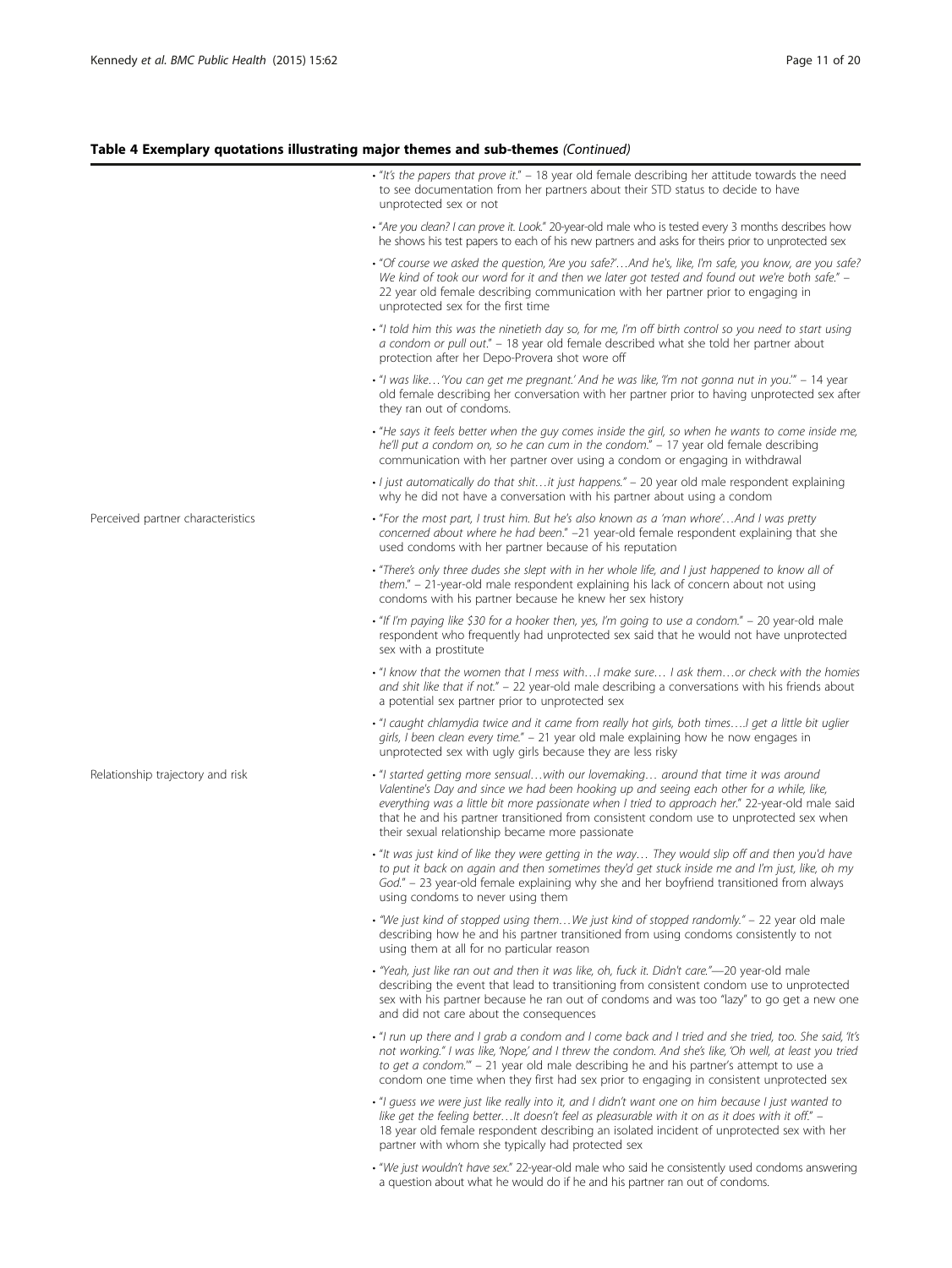# Table 4 Exemplary quotations illustrating major themes and sub-themes (Continued)

| Event circumstances level                                                              |                                                                                                                                                                                                                                                                                                                                                                                             |
|----------------------------------------------------------------------------------------|---------------------------------------------------------------------------------------------------------------------------------------------------------------------------------------------------------------------------------------------------------------------------------------------------------------------------------------------------------------------------------------------|
| Theme                                                                                  | Example quotes                                                                                                                                                                                                                                                                                                                                                                              |
| Drug and alcohol use                                                                   | . "We were drunk, and we were just like in the moment, you know?"-22 year-old female<br>describing why she had unprotected sex with her partner during one event                                                                                                                                                                                                                            |
|                                                                                        | . "Under the influence or not, I'm still aware of what I'm doingI know that if I have sex without<br>a condom, there's still a really good chance that I could end up with an STD or a kidno<br>matter how drunk I am."—16 year old male arguing that being drunk does not prevent him<br>from knowing that he needs to use a condom to avoid risk                                          |
|                                                                                        | . "When people tell me, 'Oh I got drunk. I didn't mean to do it.' I'm just like there's no way." -<br>18 year old female describing her attitude towards people who blame having unprotected<br>sex on being intoxicated.                                                                                                                                                                   |
| Sexual arousal                                                                         | • "Yeah, at the moment, I just didn't care. I didn't care what happened, the only thing I was<br>focused on was bed, naked woman, me, that's it, you know?" 16 year old male respondent<br>explaining why he atypically did not use a condom                                                                                                                                                |
|                                                                                        | $\cdot$ " because it was right then and there and she was asking for it so" – 21 year old male<br>describing how the sexual arousal of his partner led him to engage in sex without condoms                                                                                                                                                                                                 |
|                                                                                        | · "I was into it too much, so it happened." - One 21 year old male respondent said that he did<br>not pull out because he was too sexually aroused and was concerned about pregnancy<br>afterwards                                                                                                                                                                                          |
| Individual level                                                                       |                                                                                                                                                                                                                                                                                                                                                                                             |
| <b>Theme</b>                                                                           | <b>Example quotes</b>                                                                                                                                                                                                                                                                                                                                                                       |
| Concern about pregnancy and STIs                                                       | . "I have to be in a situation where I feel like I can actually take care of myself, my girl, and my<br>child. And right now we're not at that level yet." 22-year-old male describing his use of<br>condoms because of his concern about pregnancy because he was not stable enough in his<br>life to become a parent                                                                      |
|                                                                                        | • "I am struggling to take care of myself and how the fuck am I going to take care of an infant?" –<br>21 year old female discussing her concern about becoming pregnant and why she does not<br>have unprotected sex                                                                                                                                                                       |
|                                                                                        | . "I'm just concerned with every STD. I just wouldn't want to get one. It would be horrible, because<br>you see people suffering with it. And I would just really be ashamed of myself." - 15 year old<br>female discussing her desire to protect herself because of her concern about getting an STI                                                                                       |
|                                                                                        | • "Because in the pastI havenot used protections and came, but they never seem to get<br>pregnant. So! kind of don't worry about it so much." - 22 year old male describing his lack<br>of concern about engaging in unprotected sex                                                                                                                                                        |
|                                                                                        | . "Didn't care.life as we know, it's over." -18 year-old male's description of why he often had<br>unprotected sex instead of protecting himself against STIs                                                                                                                                                                                                                               |
|                                                                                        | . "you're just taking the pill for nothing. If God wants you to have a baby, He'll let you have a<br>baby. If He doesn't, He won't let the miracle happen. That's how I see it. God knows when you're<br>ready for a baby and when you're not." -22 year old female explaining why she does not use<br>contraception and is not concerned about pregnancy                                   |
| General attitudes about risk and typical patterns of<br>risk engagement and protection | • "Hey, if we're going to have sex, you need to show me some papers if you want to do it without<br>a condom." - 14-year-old female described her typical interaction with partners who wanted<br>to have unprotected sex                                                                                                                                                                   |
|                                                                                        | • "I don't let them put it in without a condom onI think guys should always use condoms<br>because it like reduces like spread of whatever. And it makes the people a whole lot safer." -<br>21 year old female discussing her consistent approach to asking all partners to use condoms                                                                                                    |
|                                                                                        | . "I'm really all about safety. I'm just a freak about that." - 15 year old female discussing the<br>intensity of her concern about preventing risk                                                                                                                                                                                                                                         |
|                                                                                        | . "I just automatically do that shitit just happens." - 20 year old male respondent explaining<br>his automatic use of condoms with all partners                                                                                                                                                                                                                                            |
|                                                                                        | . "For me it's just like the first time rule kinda, you've kinda got to put it on." - 18 year old female<br>explaining her typical pattern of initially using condoms with new partners but not after the<br>first time                                                                                                                                                                     |
|                                                                                        | • "I usually use them with like new partnersI think I've used them with every new partner<br>usually the first time, or the first few times, but then after that, like, I just sort of stop." – 22 year<br>old female describing the typical pattern of starting out using condoms with partner but<br>then just stopping using them after the first sex or first several sexual encounters |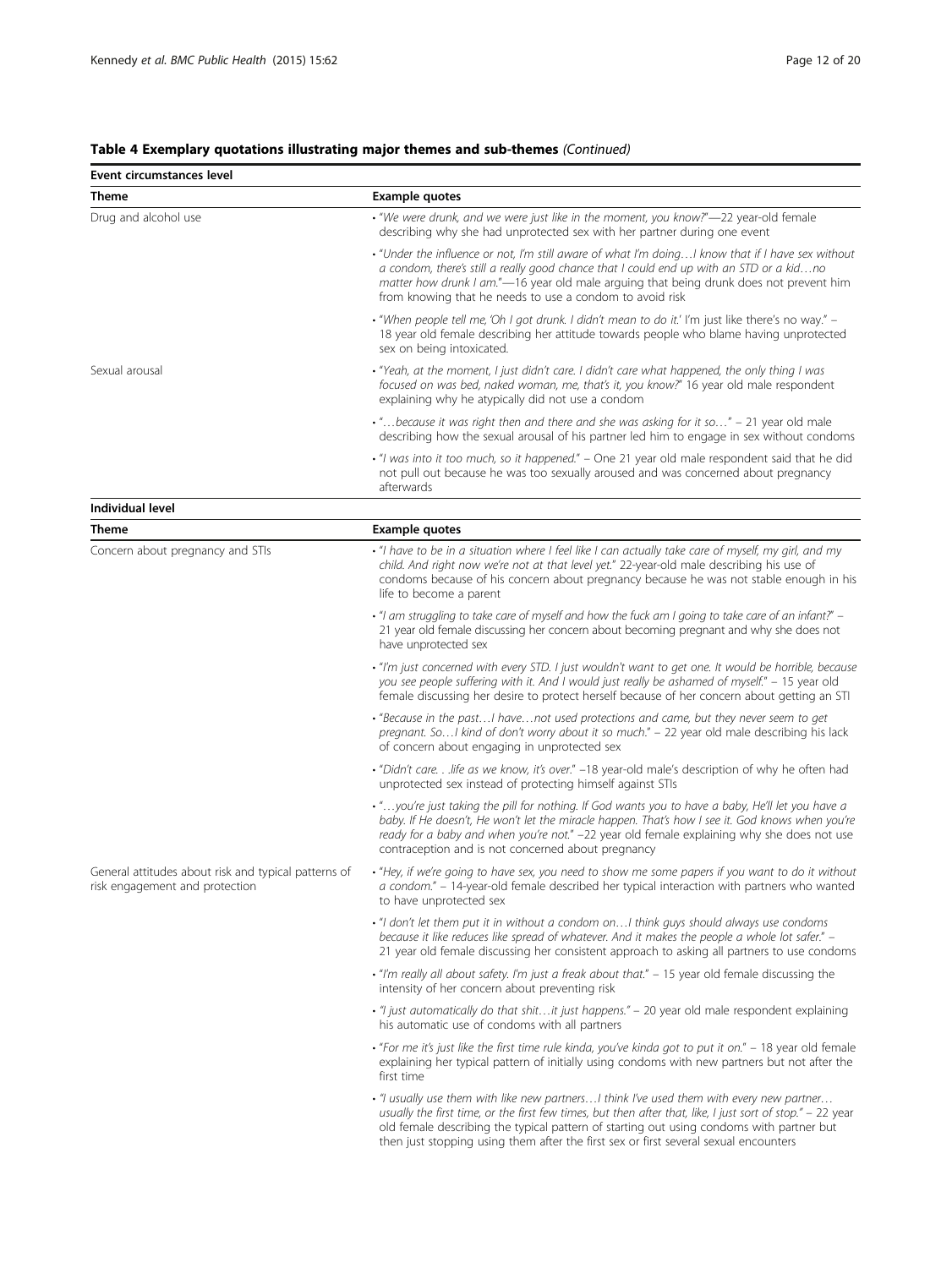| • "Because I don't like themBecause they'll break. They break! So, they breakyou still get<br>pregnant. What's the difference? - 22 year old female explaining that she has never uses<br>condoms because they are unreliable   |
|---------------------------------------------------------------------------------------------------------------------------------------------------------------------------------------------------------------------------------|
| • "I would never get off with a condomBecause you get no feelingI ruined it the first time I<br>had sex without a condom." -21 year old male explaining that he has never used a condom<br>because they inhibit sexual pleasure |

Table 4 Exemplary quotations illustrating major themes and sub-themes (Continued)

protection that were based on the desires of their partners. Respondents gave several examples of sexual events when they either did or did not use a condom based solely on their partner's preference. For example, both male and female respondents described instances when their partners insisted on condom use. For example, a 21 year old male respondent said, "The only times I don't (use condoms) is when she says not to, when she says she doesn't want me to." On the other hand, three female respondents described examples of unwanted unprotected sex in abusive relationships. Other respondents described examples of their partners engaging in some form of deception that lead to increased risk, such as lying about intentions to "pull out", secretly tampering with contraception methods to increase the chances of pregnancy, or a partner not revealing that he/she had an STI in order to have unprotected sex. For example, a 17 year old female respondent said, "And I tell him not to cum inside of me, but he'll still do it."

#### Communication about risk

In addition to discussing condoms, respondents also described other examples of communicating with partners about protection, STIs, and contraception prior to making decisions about protection. Fourteen respondents (38%) mentioned that they had discussions with their partners about protected sex, STIs, or whether they or their partners were "clean" prior to engaging in unprotected sex. For example, a 22 year old female respondent said, "I asked him if he was clean, and he said that he had gotten tested and he seemed like a real person that wouldn't really lie to you." Additionally, 9 respondents (24%) described discussions about contraception methods besides condoms. Occasionally, respondents discussed how these conversations lead to condom use or not engaging in sex. However, for the most part, these discussions preceded unprotected sexual events. Some respondents asked particular partners to show them paperwork that demonstrated that they had a recent negative test for STIs. Other respondents said that they did not have to see the paperwork and relied on their partners to tell the truth about their STI status. In contrast, other respondents stated that they never had sex without seeing STI paperwork confirming no infection. For example, an 18 year old female respondent said, "It's the papers that prove it." Respondents discussed getting tested with their

partners to confirm that neither of them was infected. Sometimes partners got tested together prior to engaging in unprotected sex and other times they got tested together after already engaging in unprotected sex.

Frequently, respondents described events in which they negotiated with their partners about using the withdrawal method ("pulling out") for avoiding pregnancy prior to having unprotected sex. Fifteen respondents (41%) described at least one sex event in which the withdrawal method was used. Several respondents characterized using the withdrawal method as being "careful." Often, male partners would promise to not "cum" or "nut" inside their female partners in exchange for not using condoms. Sometimes female respondents described events in which they told their male partners to pull out because they were not using contraception. Several respondents discussed events in which the male partner promised to pull out but did not. These events were typically described as accidental. In contrast, several male respondents described typically engaging in withdrawal but occasionally deciding to use condoms prior to having sex in order to ejaculate without having to pull out.

On the other hand, seven respondents (19%) also described events with partners in which there was no communication with their partners about protection. These respondents either stated explicitly that they had no prior discussion about condoms before using them or suggested that they did not need to discuss condom use because it was simply "known" that condoms would be used. For example, a 20 year old male respondent said, "I just automatically do that shit…it just happens." Respondents also frequently described events in which the male partner pulled out without any prior discussion. Some respondents said that they engaged in unprotected sex without any prior discussion with their partners about risk or protection because they did not consider their partner a risk.

#### Perceived partner characteristics

In addition to their relationships with partners, respondents also described making decisions about having unprotected sex based on characteristics of the partners. Several respondents mentioned that the reputation of the respondent was a factor in deciding to use or not use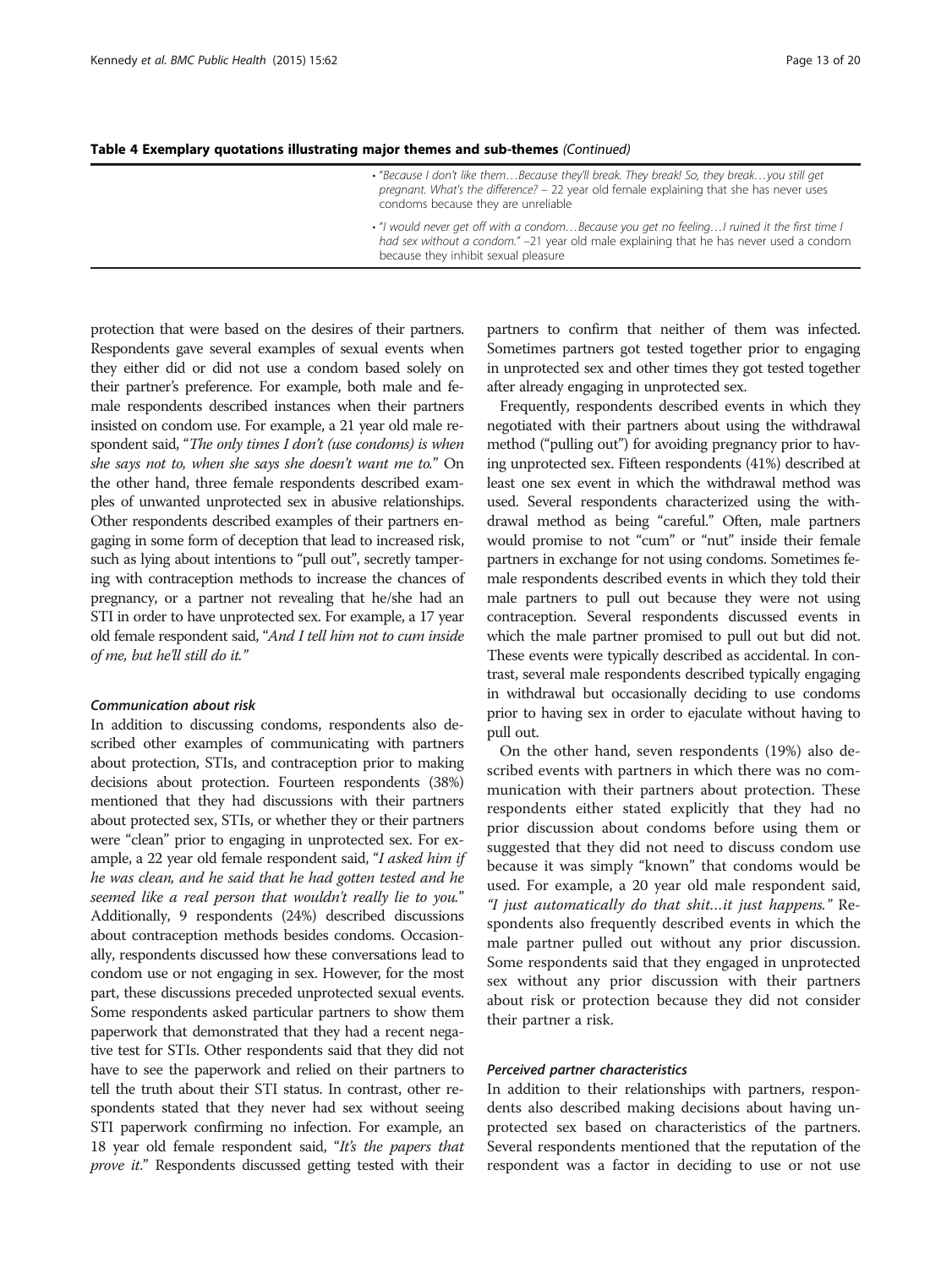condoms. Other respondents also described being concerned about having unprotected sex with partners based on their physical appearance (e.g., appearing "unhygienic," having "track marks" in their arms from needles, having too many tattoos), or their behavior (e.g., being too willing to engage in unprotected sex). Respondents stated that they did not engage in unprotected sex with certain types of partners they associated with more risk, such as "gutter punks" or prostitutes. Fifteen respondents (41%) described evaluating their partners' physical appearances, personalities, reputations or behavior characteristics to decide if they should engage in unprotected sex. For example, one 21 year old male respondent, who explained that he had heightened concern about getting an STI from attractive partners, said his strategy was to, "…get a little bit uglier girls".

#### Relationship trajectory and risk

Comparison of respondents' descriptions of multiple sex events with particular partners revealed different patterns of condom use within particular relationships. One major pattern was consistency either in use of or nonuse of condoms. Fourteen respondents (38%) described relationships in which they consistently used condoms with partners. Some of these relationships were longterm partnerships whereas others were casual or onetime-only sexual relationships in which respondents never considered not using a condom. Several respondents described relationships in which they consistently used condoms but had one or two exceptions in which they engaged in unprotected sex. These exceptions typically coincided with times that they were either intoxicated or were sexually excited but did not have access to condoms or were rushed. In contrast to these respondents who described relationships in which they always or nearly always used condoms, 14 respondents (38%) had relationships in which they never used condoms. Six of these respondents (16%) said that they were not concerned about pregnancy or STIs, sometimes despite having had a past experience with STIs and/or pregnancy. Thirteen respondents (35%) said that they "knew" that their partners were "clean." Others were using some other form of birth control and did not feel the need to use condoms. Some respondents used condoms in the past or with other partners but never used them with certain partners. Seven respondents (19%) said that they had never used condoms with any partner. Although most of the respondents' consistent unprotected sex partners were long-term partners, a few were one-timeonly sex partners.

Another pattern was inconsistency in condom use throughout a relationship. Fourteen respondents (38%) described patterns with their partners in which condom use fluctuated over the course of their relationships. Many of these relationships involved consistent condom use

early on in the relationship which transitioned into not using condoms. In these cases, respondents often explained that they stopped using condoms with their partners because of the emotions they felt towards their partner, such as becoming more familiar with them or feeling a growing sense of trust or emotional attachment to the partner and a desire to increase their intimacy through unprotected sex. For example, a 22 year old male respondent said, "I started getting more sensual…with our lovemaking" A few respondents said that the growing emotional attachment to their partners lead them to stop using condoms because they wanted to have a baby with their partner. For some of the respondents, the transition to unprotected sex began during an event in which they had unplanned unprotected sex because they were high or intoxicated, or because they did not have condoms and were too sexually aroused to postpone sex. Other respondents described how unprotected sex started because condoms were "getting in the way" with their lovemaking experience because they made sex less pleasurable, caused the male partner to lose his erection, caused an allergic reaction (due to latex), or the condoms fell off. Three female respondents (8%) and two male respondents (5%) described unprotected sex events due to male partners having problems using condoms and maintaining an erection.

A distinct pattern within the inconsistent condom use relationships was that some respondents transitioned from using condoms to not using condoms once they had unprotected sex for the first time. For example, a 20 year old male respondent said, "Yeah, just like ran out and then it was like, oh, fuck it. Didn't care." Several respondents described having conversations with their partners about STIs or pregnancy prior to permanently transitioning away from using condoms. Frequently, the transition to unprotected sex happened soon into the relationship. Seven respondents (19%) described using condoms during the first few times they had sex with a partner but then never using condoms again. Some respondents explained that this was because they had a "rule" for not engaging in unprotected sex immediately with a partner. A few respondents described experimenting with condoms the first time they had sex with a partner but then deciding to have unprotected sex.

## Event influences on unprotected sex (within-relationship) Drug and alcohol use

When discussing particular relationships, respondents also discussed circumstances of particular events that contributed to their behavior deviating from their typical patterns of protection. The most commonly cited event circumstance that led to use or non-use of protection was drug and alcohol use of the respondent and/or the partner. Twenty-one respondents (57%) described at least one sexual event in which drugs and/or alcohol had made them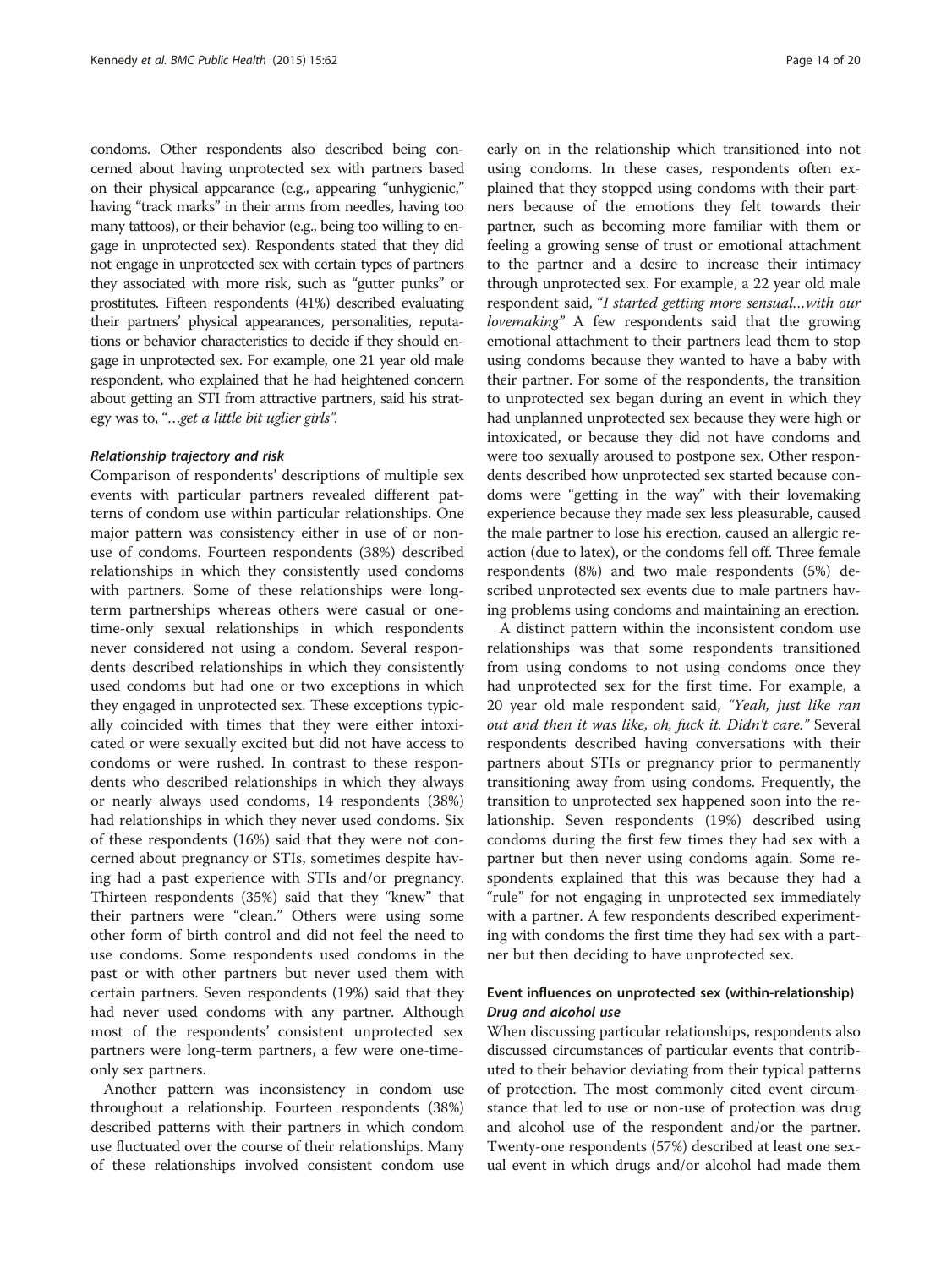more likely to forego condom use and ten respondents said that drugs/alcohol lead them to engage in other types of risky sex encounters. Many respondents stated explicitly that their use of alcohol or drugs made them more likely to engage in unprotected sex. A typical comment (from a 21 year old female respondent) was, "We were drunk, and we were just like in the moment, you know?" On the other hand, a smaller number of respondents said that their use of drugs and/or alcohol was unrelated to their non-use of protection and did not believe others when they blamed unprotected sex on substance use. For example, a 16 year old male respondent said, "Under the influence or not, I'm still aware of what I'm doing." Eighteen respondents (49%) described sexual events in which they used alcohol and/or drugs and also used a condom. Two participants (5%) said that they were more likely to use condoms when intoxicated.

#### Sexual arousal

The second most prominent theme related to respondents' descriptions of deviating from their typical pattern of unprotected sex during one event was the impact of feelings of intense sexual arousal. Respondents described how they engaged in unprotected sex uncharacteristically during certain events because they were overwhelmed by these feelings. Five respondents (14%) said that they had unprotected sex because they were not thinking about risk "in the moment" and 4 respondents (11%) said that they had unprotected sex because they wanted to experience greater pleasure at the time. For example, a 21 year old male respondent said, "I was into it too much, so it happened." Seven respondents described events in which they did not have condoms available and decided to have unprotected sex because they did not want to wait. On the contrary, a few other respondents described events in which they did not engage in unprotected sex even though they were aroused and condoms were not available.

## Individual influences on unprotected sex (across-relationship)

#### Concern about pregnancy and STIs

Comparisons of the multiple relationships described for each respondent revealed several different patterns of protection and concern about risk that were not influenced by relationship characteristics or circumstances of particular sex events. Two primary individual respondent characteristics that were repeatedly linked to protected or unprotected sex were concerns about STIs and concerns about pregnancy. Although the majority of respondents cited concerns about both pregnancy and becoming infected with an STI as reasons for engaging in protective behavior, there were exceptions and some variation in how respondents expressed their concerns about pregnancy and STIs. Eight respondents (22%) used both

condoms and other forms of contraception because they were concerned about both pregnancy and STIs and wanted to do everything possible to prevent pregnancy and STIs. Other respondents were primarily concerned about one or the other. Eight respondents (22%) said that they were more concerned about pregnancy than getting an STI. Seven of these respondents (19%) said that they did not bother to use condoms because they were using other methods of pregnancy prevention, such as oral contraception or a Depo-Provera shot, which made using condoms unnecessary. On the other hand, 11 respondents (30%) said that they were more concerned with STIs than pregnancy.

Respondents expressed a range of reasons for being concerned or not concerned about pregnancy. The most common explanation for concern about pregnancy was that they were not financially stable enough to take care of a child and had other goals (e.g. continuing their education) that would be compromised if they had a child. For example, a 21 year old female respondent said, "I am struggling to take care of myself and how the fuck am I going to take care of an infant?" Nine respondents (24%) had already experienced pregnancy in the past including one respondent who was pregnant at the time of the interview. Some respondents referred to these previous pregnancies as explanations for their motivation to use protection. Six respondents (16%) stated that they used condoms because they were concerned about pregnancy while also stating that they had a desire to have a child in the future.

In contrast, ten respondents (27%) said that they were unconcerned about the risk of pregnancy when engaging in unprotected sex. Five of these respondents (14%) said that they were unconcerned because they desired a pregnancy. Other respondents who did not want a baby said that they were unconcerned about pregnancy because they thought that they were sterile and could not have children. Six respondents (16%) expressed some belief in their own sterility either currently or in the past. Several respondents said that they believed they were unable to become pregnant or impregnate a partner because they have had a lot of unprotected sex either with one or multiple partners and none of these unprotected events resulted in a pregnancy. On the other hand, 4 respondents said that they were unconcerned because they thought that there was nothing they could personally do to prevent a pregnancy because it was inevitable. For example, a 22 year old female respondent said, "If God wants you to have a baby, He'll let you have a baby".

Similar to pregnancy, most respondents expressed a desire to engage in protected sex to avoid contracting an STI. Most respondents who were concerned about becoming infected with an STI were non-specific about which STI most concerned them. Several respondents had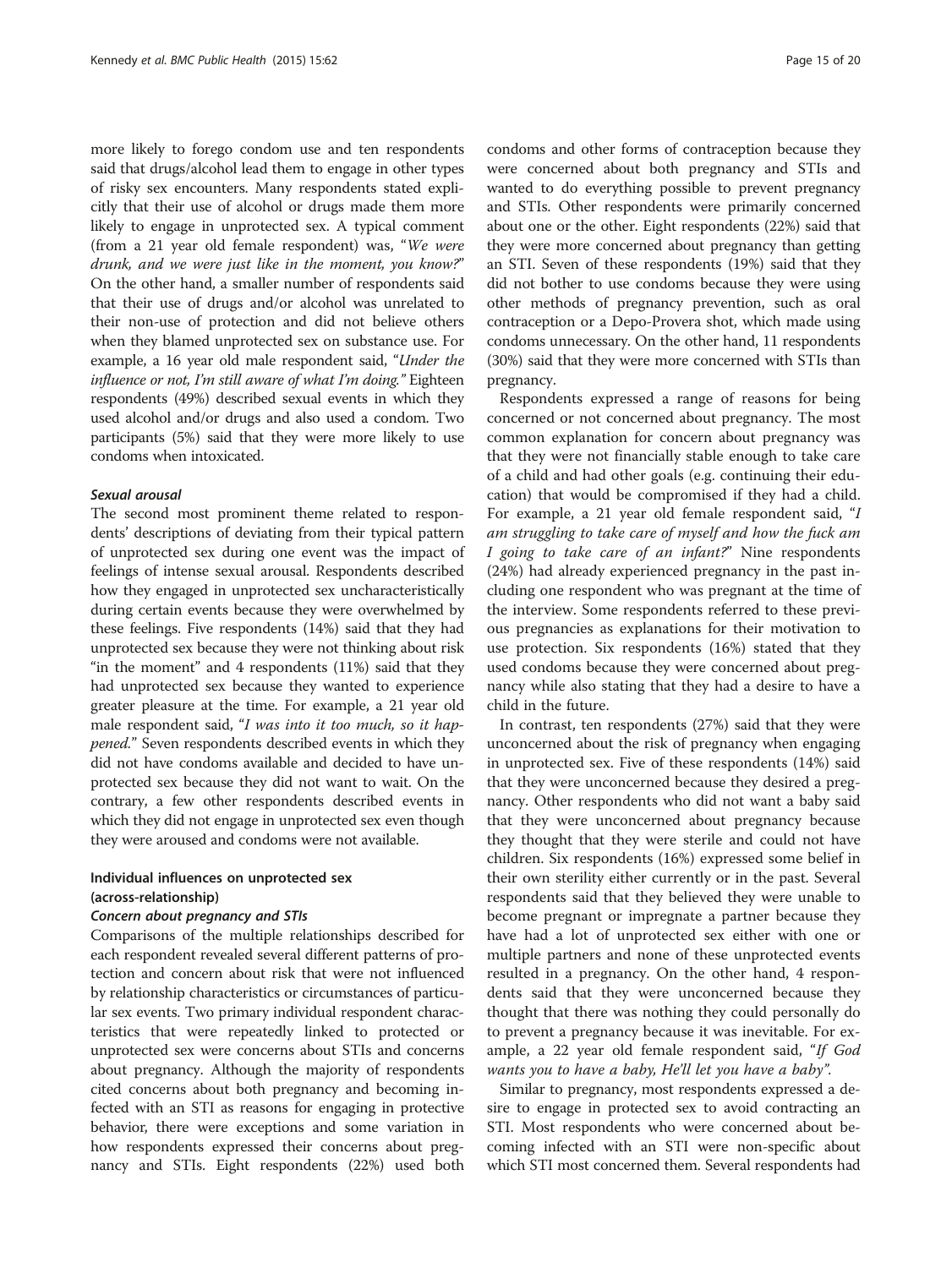previous experience with various types of STIs (3 respondents (8%) or their partners had herpes, 1 (3%) was HIV+, and 7 (19%) had some other form of STI) and these experiences influenced their motivation to protect themselves. Others discussed times they were tested for an STI after engaging in unprotected sex and worrying they might be infected. Seventeen respondents (46%) discussed either getting an STI test after an event that made them concerned about being infected or being in the habit of getting tested for an STI regularly. Several respondents described getting tested to confirm that they were not infected after engaging in unprotected sex. Respondents who were tested regularly (typically every 2 to 3 months or so) used the documentation of their STI test to facilitate sexual encounters. Several respondents who did not do anything to prevent either pregnancy or STIs nevertheless got tested regularly. Other respondents who consistently used condoms also got tested regularly because of their concern about STIs.

Although many respondents were concerned about STIs, eight respondents (22%) who engaged in unprotected sex expressed little to no concern about STIs. Some of these respondents were not concerned because they believed that they were in monogamous relationships with "clean" partners or relationships with partners who protected themselves when they had sex with other partners. When asked why they did not protect themselves against STIs, several respondents replied that they did not care about protecting themselves. Some of these respondents said that they thought getting an STI was inevitable and some said that their lives were already as bad as they can be and they were not motivated to protect themselves.

## General attitudes and typical patterns

Other individual characteristics that affected unprotected sex included general attitudes about condoms, negative reactions to various methods of protection, and typical patterns of protection that respondents engaged in across their relationships. Some respondents who expressed very positive views of protection and condoms said that they used them consistently across their relationships and carried them all the time. For example, a 21 year old female respondent said, "I don't let them put it in without a condom on." Some respondents described their typical patterns of condom use that were conditional on circumstances such as always using condoms the first time they had sex with a new partner (but did not necessarily use them the second time). For example, a 22 year old female respondent said, "For me it's just like the first time rule kinda, you've kinda got to put it on." On the other hand, some said that they had never used condoms and never planned on using them or had tried them and would not use them again because they did not like them.

#### Respondent risk/protection profiles

Table [3](#page-7-0) presents the three risk/protection profiles that emerged from pile sorting analysis of the within-respondent theme summaries described in the Qualitative Data Coding section. This table also presents descriptions of the pattern of each of the above sub-themes within each of the risk/protection profiles. The three patterns reflected different approaches to risk behavior and concern about risk. The three patterns that emerged were 1) Risk Takers: high risk, low concern, 2) Risk Avoiders: low risk, high concern, and 3) Risk Reactors: medium risk, medium concern. The Risk Takers  $(N = 12, 32\%; 7$  female, 5 male) described the most overt risky behaviors. As the sub-theme pattern descriptions in Table [3](#page-7-0) demonstrate, the primary driver of risk evaluation for these respondents is located in the individual level. These respondents expressed the least amount of concern about STIs and pregnancy and tended to describe typical patterns of risky behavior. Sub-themes at the relationship/partnerand event-level for this group did not appear to have any association with their decisions about risk and protection. Respondents in this group tended to engage in risky behavior regardless of relationship/partner or event circumstances. Respondents in this category are best represented by Example 1 in Figure [1.](#page-1-0) In contrast, the Risk Avoiders group  $(N = 10, 27\%; 3$  female, 7 male) engaged in high risk sexual behavior rarely, expressed strong concerns about consequences of risk behavior, and described their typical patterns and personal rules of behavior that the respondents followed to avoid risk. Similar to the Risk Takers group, the relationship/partner and event-level sub-themes for the risk avoider did not demonstrate a pattern of association with their decisions about risk and protection. Respondents in this group tended to avoid risk behaviors regardless of relationship/ partner and event circumstances. Respondents in this category are best represented by Example 2 in Figure [1](#page-1-0).

The final row of Table [3](#page-7-0) describes the sub-themes associated with the Risk Reactors profile ( $N = 15$ , 41%; 10 female, 5 male). In general, respondents in this group exhibited a mixture of examples of risk and protective behaviors. They expressed less consistency in their expressions of concerns about risk and described inconsistent and contradictory patterns of protective behavior to avoid risk. Unlike the two previous groups, the Risk Reactors often described situations in which they engaged in unprotected sex in reaction to one of the relationship/partner or event circumstance level sub-themes. Examples 3 and 4 in Figure [1](#page-1-0) represent two hypothetical individuals who would best be classified into this category.

#### **Discussion**

This study offers the most extensive qualitative exploration to date of the patterns of risky sex and protection among homeless youth – in particular the patterns of unprotected sex in their romantic relationships. Similar to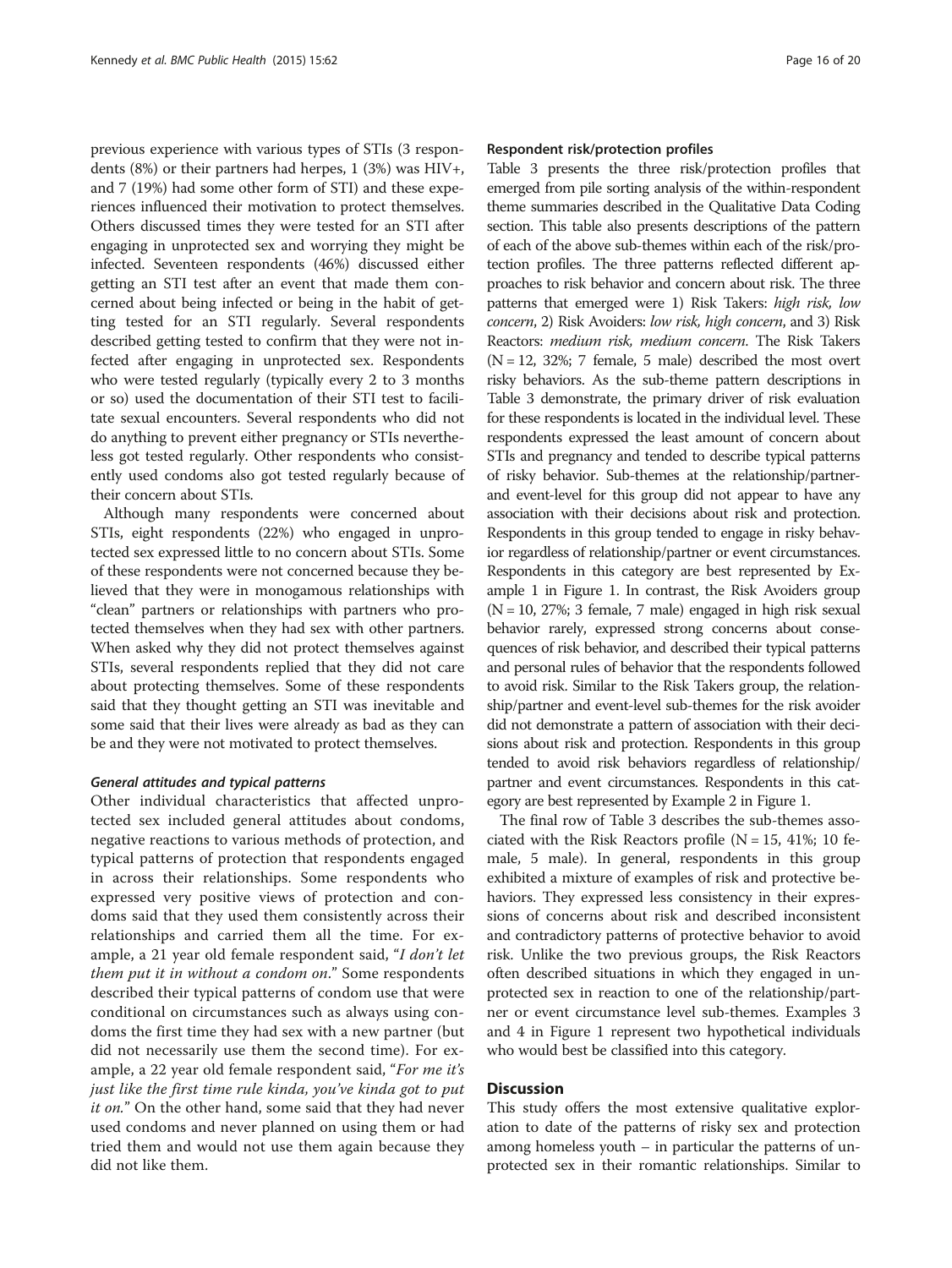other studies of unprotected sex among homeless youth, we found that multiple intersecting factors influenced their risk behavior including characteristics of their relationships, their partners, communication about risk and protection, attitudes about protection and contraception, concerns about HIV/STIs and pregnancy, and temporary circumstances such as their level of intoxication. We found that these different levels of influence often interacted with each other in complicated ways to make risky or protective behaviors more or less likely.

The primary goal of this project was to illuminate the role of relationships in the decision about whether to use condoms among homeless youth and to explore how relationship-level factors intersected with factors at other levels of influence. We also aimed to inform the development of condom use interventions customized for issues faced by homeless youth. We found support for our argument that a multi-level intervention informed by an ecological approach would be the most promising approach to encourage condom use among homeless youth. We also found support that these interventions should include a focus on the relationship context of risk. Similar to other homeless populations [[28-30](#page-19-0)], respondents described decisions about condom use relevant to their feelings about their partners and the trajectory of their relationships with them. Youth often used feelings of closeness and safety and beliefs in how "clean" their partners were to make decisions about use or non-use of condoms. Negative emotions towards partners, such as lack of trust, also appeared to play a role in condom use decisions. Even respondents who engaged in risky sex on a consistent basis sometimes described using condoms with partners they considered to be riskier than themselves.

Exploration of the association between relationship trajectories and condom use reinforced previous studies' conclusions that condoms become less likely in relationships once partners develop strong emotional bonds [[23,42](#page-19-0)-[47](#page-19-0)]. The strengthening of an emotional bond between partners appears to trigger a process in which the likelihood of unprotected sex increases: as the emotional connection grows stronger, trust increases, feelings of exclusivity in the sexual relationship grow - which in turn lowers the concern about becoming infected with an STI. At the same time, feelings of commitment increase which lowers the concern about pregnancy or even makes pregnancy desirable. However, the timing and pace of this process appears to differ considerably across respondents. Some respondents described this process as taking place over a long period of time while for others it was almost immediate. Several respondents even appeared to experience this transition after having had sex with their partners only once.

Similar to another study of unprotected sex among adolescents [[48\]](#page-19-0), we did not find strong evidence that the

development of condom use interventions that explicitly target gender roles and power dynamics would be effective for homeless youth. Respondents did occasionally discuss deferring to their partners to make decisions about protection. Also, a few female respondents discussed being pressured to engage in unprotected sex by their male partners. However, this circumstance was relatively rare and a few males also referred to being pressured by their female partners to engage in unprotected sex. Most respondents who discussed deferring to their partners appeared to do so willingly. Also, some discussed engaging in protective behavior at the insistence of their (male and female) partners. This suggests that gender based interventions, while successful with some populations in different cultural or socioeconomic settings, may not be the most effective approach with homeless youth.

Our findings also add nuance to our understanding of the role of communication about risk and condom negotiation prior to use of protection during sexual activity [[49](#page-19-0)]. We found that different types of communication can lead to different condom use outcomes. In some examples, discussion of risk led to greater protection decisions while in other examples couples used discussion to convince themselves (perhaps erroneously) that having sex without a condom was not a risk. In other instances, couples did not discuss condom use because they had previously decided (explicitly or implicitly) that they would use or not use condoms with each other. We also have examples of condom use due to a request from a respondent or their partner while we also found a few examples of these requests being ignored by partners. Therefore, our findings suggest that interventions targeting greater communication about protection and condoms should take into consideration the relationship context of this communication and promote the type of communication that will most likely trigger greater protection.

While relationships often played a central role in the youths' discussions of their sexual experiences, they also discussed other factors that influenced their unprotected sex. While some youth made decisions to have isolated unprotected sex experiences because of temporary circumstances, other youth engaged in protective or unprotected sex regularly regardless of their relationships or the circumstances at the time they decided to have sex. Respondents even disagreed about whether excessive drinking and drug use contributed to having unprotected sex. Although substance use was often identified as the main cause of risky behavior, others said that they believed that alcohol or drugs were sometimes used as an excuse for engaging in unsafe behavior.

Perhaps the most novel finding of this study is the identification of different types of homeless youth with different risk profiles. This finding has important implications for intervention development. Youth in these three risk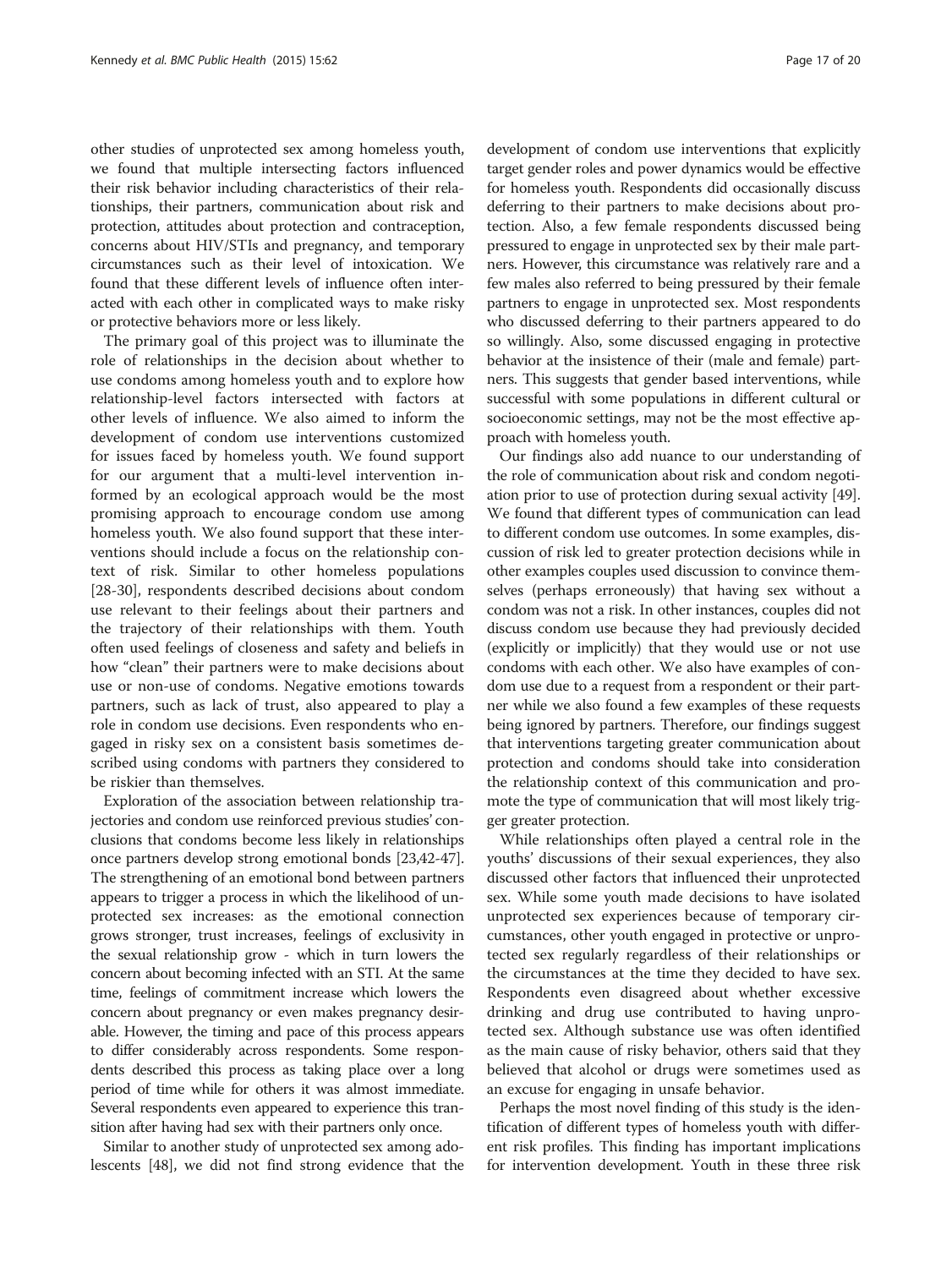profiles differed from each other through different combinations of individual characteristics, relationships, and tendencies towards types of risky sexual events. This finding supports other studies that identified patterns of heightened risk characteristics among certain homeless youth [\[50](#page-19-0)]. We found that just under one-third of the youth engaged in risky behavior regularly and did not show concern about the consequences or demonstrate any motivation to change their behaviors. We also found that nearly one-third of the youth exhibited the opposite approach to risk. These youth not only minimized their risky sexual behavior by using (sometimes multiple) effective protection strategies but they often described their concern about the consequences of their few risky sexual experiences.

The youth who did not fit easily into either of these categories formed the largest and most diverse category. These youth often stated concerns about risk, but their protective behaviors were often inconsistent and relied on ineffective methods such as withdrawal, asking their partners if they were "clean" or getting regular tests for STIs while continuing to engage in risky sexual behavior. It is possible that, because these youth had not made a choice to either actively avoid all risk or to be completely unconcerned about the consequences of risk behaviors, their behavior was inconsistent because they were more affected by the context of their sexual events or the trajectories of their relationships than the other two types of youth. It is also possible that, although these youth expressed concern about the consequences of STIs or pregnancy, they chose protective behaviors not because of their effectiveness in reducing risk as much as their effectiveness in reducing concern about risk.

This interpretation is consistent with another study's finding that homeless youth who discussed HIV risk with their partners were less likely to feel regret about engaging in unprotected sex with these partners [\[25](#page-19-0)]. This finding strongly suggested that the content of the discussion about HIV was directed at lowering the concern about HIV rather than increasing awareness of HIV as a risk. Many of the discussions of respondents in this study support this interpretation. Therefore, although these youth demonstrate a pattern of risky behavior and describe their concerns about exposing themselves to risk, their common protection strategies (pulling out, going for an STI test after engaging in unprotected sex, hearing their partner say that he/she is "clean" without confirmation, etc.) may serve to make them feel better about risky behaviors that they do not intend to change. Each of these methods requires low effort and does not require delaying pleasurable experiences. Rather than being strategies to actively reduce risk, they may be strategies to reduce their cognitive dissonance about engaging in behaviors that they know have immediate positive consequences while also having potential negative long-term consequences.

The conceptualization of three risk profiles of homeless youth also helps to explain other findings from previous research. The three different risk/protection profiles explain why different factors are associated with unprotected sex in multi-level findings controlling for each other [[25](#page-19-0)]. Decisions about condom use for the two extreme risk/ concern groups appear to be more influenced by their individual characteristics than their relationships. On the other hand, the middle risk/protection group appears to be more at risk due to relationship and event circumstances. Therefore, individual tendencies or relationship characteristics may be more or less important depending on the individual homeless youth. These findings also help explain seemingly contradictory findings about the association between drugs and alcohol and unprotected sex in multi-level dyadic analyses (which found no association between a pattern of drug and alcohol use during sex and condom use with a particular partner) [[25](#page-19-0)] and event-level analyses (which found that drug use preceding sexual events made condom use less likely) [[12](#page-18-0)]. The present study's findings demonstrate that, although substance use is a barrier to condom use during particular sex events for all youth, youth who commit to either using or not using condoms consistently were less likely to change their typical behavior and were better able to overcome impairment in their judgment due to substance use.

Collectively, these findings suggest that interventions promoting safer sex practices among homeless youth will need to take an ecological approach and account for these multiple pathways to risk [[15](#page-19-0)]. Ecological approaches recognize that intervening on specific behaviors requires addressing the multiple overlapping environments (e.g. individual, social, cultural, organizational, physical) in which behaviors are nested. Intervention approaches that are successful at reducing unprotected sex with one type of homeless youth may have no effect on condom use with another type of youth. For example, an approach that uses a motivational interviewing (MI) intervention style may be appropriate for youth in the medium or high concern category because these youth exhibit some inherent motivation to avoid risk [\[51\]](#page-19-0). Youth in the medium concern category may benefit from a neutral MI style intervention that helps them recognize on their own how their risk prevention strategies are not consistent with their concerns about risk. Those in the high concern category may benefit from a more focused development of strategies to avoid the circumstances that lead to their infrequent high risk experiences. However, those in the high risk/low concern group would not likely benefit for an MI approach because of their apparent lack of motivation to avoid risk. These high risk youth might require more extensive interventions into significant mental health or substance use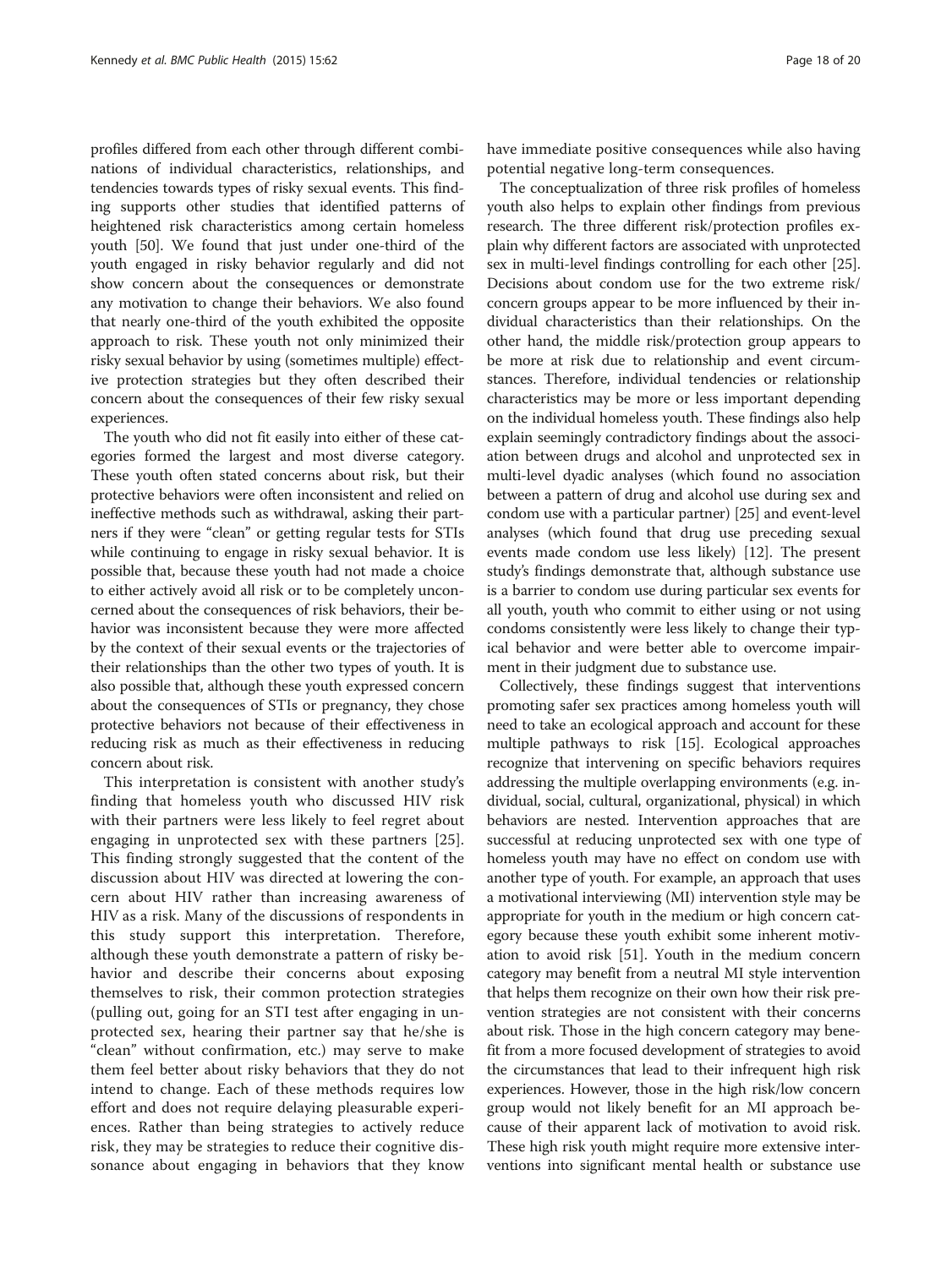<span id="page-18-0"></span>problems and their behavior and lack of concern about their futures may be the result of prior traumatic experiences that cannot be easily addressed with brief interventions. Previous studies of unprotected sex among homeless youth and homeless women have demonstrated that experiences of childhood abuse increase the odds of engaging in unprotected sex in particular relationships [[25,26](#page-19-0)] and may lead to different risk profiles [\[52\]](#page-19-0).

The aim of this study was to explore the complicated process of unprotected sex among homeless youth in order to inform theory and policy. This study does have several limitations worth noting. The aim of the study was to generate theory based on empirical data rather than to test for statistically significant associations or to estimate prevalence of any characteristic or behavior in a larger population. The identification of categories of youth and description of thematic patterns in their descriptions of unprotected sex events and sexual relationships cannot be immediately generalized to all homeless youth or even all homeless youth in Los Angeles. Although we made efforts to randomly recruit and select youth from a variety of locations in Los Angeles, our sample size is too small to enable estimates of the characteristics of any particular population. Thematic findings, including the identification of types of homeless youth and their relative size, should be considered descriptive of the current sample. We also do not know if the themes and patterns in risk profile that we identified are unique to homeless youth because we had no comparison group. It is possible that we identified patterns that are also relevant for other youth who are not homeless. Studies using more standardized data collection methods with a larger, representative sample and comparison samples are required to produce estimates of population parameters and test hypotheses generated in this study.

## Conclusions

This study suggests that romantic and sexual relationships play a central role in many homeless youths' decisions regarding unprotected sex. The relationship context of unprotected sex has received relatively less attention than other factors, such as education about condoms and STI risk or substance use and risky sex. Condom promotion interventions should focus on increasing awareness of how relationship trajectories can increase the likelihood of unprotected sex and expose homeless youth to the risk of pregnancy, STIs and HIV. We also found that for many youth the relationship context was less important because they were strongly committed to a pattern of risk behavior or risk avoidance regardless of their relationships. We recommend interventions that comprehensively address these multiple interacting factors in order to provide the greatest likelihood of reducing risk behavior among homeless youth and improving their sexual and reproductive health.

#### **Abbreviations**

HIV: Human immunodeficiency virus; STIs: Sexually transmitted infections; MI: Motivational interviewing; HSPC: Human Subjects Protection Committee.

#### Competing interests

The authors declare that they have no competing interests.

#### Authors' contributions

DK and RB lead the design of the interview protocol, the training of interviewers and coders, and analysis. DK wrote the manuscript. RB, JT, PM, and LV edited the manuscript. PM, LV, and JT assisted the design of the interviews and the analysis of data. DK, RB, and PM coded qualitative data. GR assisted the design of the interview protocol and trained interviewers. All authors read and approved the final manuscript.

#### Acknowledgments

This research was supported by Grant R01DA020351 from the National Institute on Drug Abuse and Grant R24MD008818-01 from the National Institute on Minority Health and Health Disparities. We thank the youth who shared their experiences with us, the service agencies that collaborated in the study, Rick Garvey, Fred Mills, Dynette Streich, and Meghan Treese for their assistance in data collection and Andy Parker for assistance in developing the interview protocol.

#### Author details

<sup>1</sup>RAND Health, RAND Corporation, P.O. Box 2138, 1776 Main Street, Santa Monica, CA 90407, USA. <sup>2</sup>The RAND-University of Pittsburgh Health Institute Pittsburgh, PA, USA. <sup>3</sup>The Department of Psychology, University of Pennsylvania, Philadelphia, PA, USA. <sup>4</sup>The Department of Psychology University of California, Riverside, CA, USA.

#### Received: 22 April 2014 Accepted: 14 January 2015 Published online: 31 January 2015

#### References

- 1. Rotheram-Borus MJ, Song M, Gwadz MV, Lee M, VanRossem R, Koopman C. Reductions in HIV risk among runaway youth. Prev Sci. 2003;4(3):173–87.
- 2. Rotheram-Borus MJ, O'Keefe Z, Kracker R, Foo H-H. Prevention of HIV Among Adolescents. Prev Sci. 2000;1(1):15–30.
- 3. Haley N, Roy E, Leclerc P, Lambert G, Boivin JF, Cedras L, et al. Risk behaviours and prevalence of Chlamydia trachomatis and Neisseria gonorrhoeae genital infections among Montreal street youth. Int J STD AIDS. 2002;13(4):238–45.
- 4. Ringwalt CL, Greene JM, Robertson M, McPheeters M. The prevalence of homelessness among adolescents in the United States. Am J Public Health. 1998;88(9):1325–9.
- 5. Greene JM, Ringwalt CL. Pregnancy among three national samples of runaway and homeless youth. J Adolesc Health. 1998;23(6):370–7.
- 6. Anderson JE, Freese TE, Pennbridge JN. Sexual risk behavior and condom use among street youth in Hollywood. Fam Plann Perspect. 1994;26(1):22–5.
- 7. UNAIDS. Condoms and HIV prevention: position statement by UNAIDS, UNFPA and WHO. In. Geneva: UNAIDS; 2009.
- 8. Crosby R, Warner L. Pending research issues in male condom use promotion. Sex Health. 2008;5(4):317–9.
- 9. Seal DW, Ehrhardt AA. HIV-prevention-related sexual health promotion for heterosexual men in the United States: Pitfalls and recommendations. Arch Sex Behav. 2004;33(3):211–22.
- 10. De Rosa CJ, Montgomery SB, Hyde J, Iverson E, Kipke MD. HIV risk behavior and HIV testing: A comparison of rates and associated factors among homeless and runaway adolescents in two cities. AIDS Educ Prev. 2001;13(2):131–48.
- 11. Tevendale HD, Lightfoot M, Slocum SL. Individual and Environmental Protective Factors for Risky Sexual Behavior among Homeless Youth: An Exploration of Gender Differences. AIDS Behav. 2009;13(1):154–64.
- 12. Tucker JS, Ryan G, Golinelli D, Ewing B, Wenzel S, Kennedy DP, et al. Substance Use and Other Risk Factors for Unprotected Sex: Results from an Event-Based Study of Homeless Youth. AIDS Behav. 2011;16(6):1699–707.
- 13. Halcón LL, Lifson AR. Prevalence and predictors of sexual risks among homeless youth. Journal of Youth and Adolescence. 2004;33(1):71–80.
- 14. Bronfenbrenner U. Toward an experimental ecology of human development. Am Psychol. 1977;32(7):513–31.